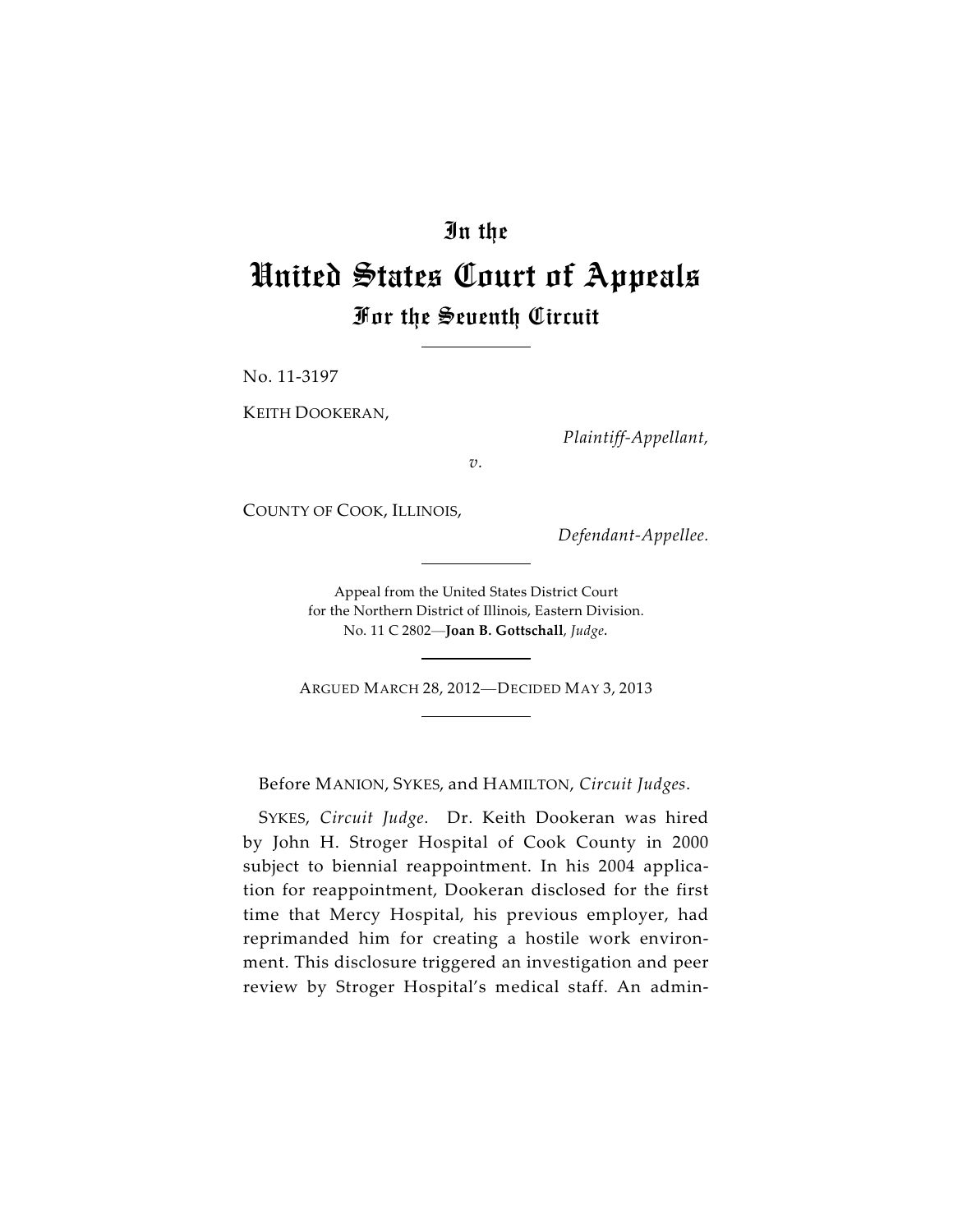istrative committee eventually revoked Dookeran's staff privileges, and the Cook County Board formally denied his reappointment application.

Dookeran sought judicial review by common-law writ of certiorari in Cook County Circuit Court. The circuit court ruled in his favor, but the Illinois Appellate Court reversed and reinstated the denial of reappointment, and the Illinois Supreme Court denied leave to appeal. While these proceedings were ongoing in the Illinois courts, Dookeran filed charges of employment discrimination with the Illinois Department of Human Rights ("IDHR") and the Equal Employment Opportunity Commission ("EEOC") alleging that his reapplication was denied based on his race and national origin and also in retaliation for an earlier charge he had filed with the EEOC. After a long delay, Dookeran received a right-to-sue letter from the EEOC and brought this suit in federal court against Cook County alleging discrimination and retaliation in violation of Title VII of the Civil Rights Act of 1964, 42 U.S.C. §§ 2000e *et seq.* The County moved to dismiss for lack of jurisdiction under *Rooker-Feldman* and also on the basis of res judicata. The district court rejected the jurisdictional argument but dismissed Dookeran's claims as barred by res judicata.

We affirm. First, the *Rooker-Feldman* doctrine does not apply, so subject-matter jurisdiction is secure. Second, the district court correctly held that Dookeran's Title VII claims are precluded. There is no real dispute that the basic requirements of Illinois preclusion doctrine are met; the main point of contention is whether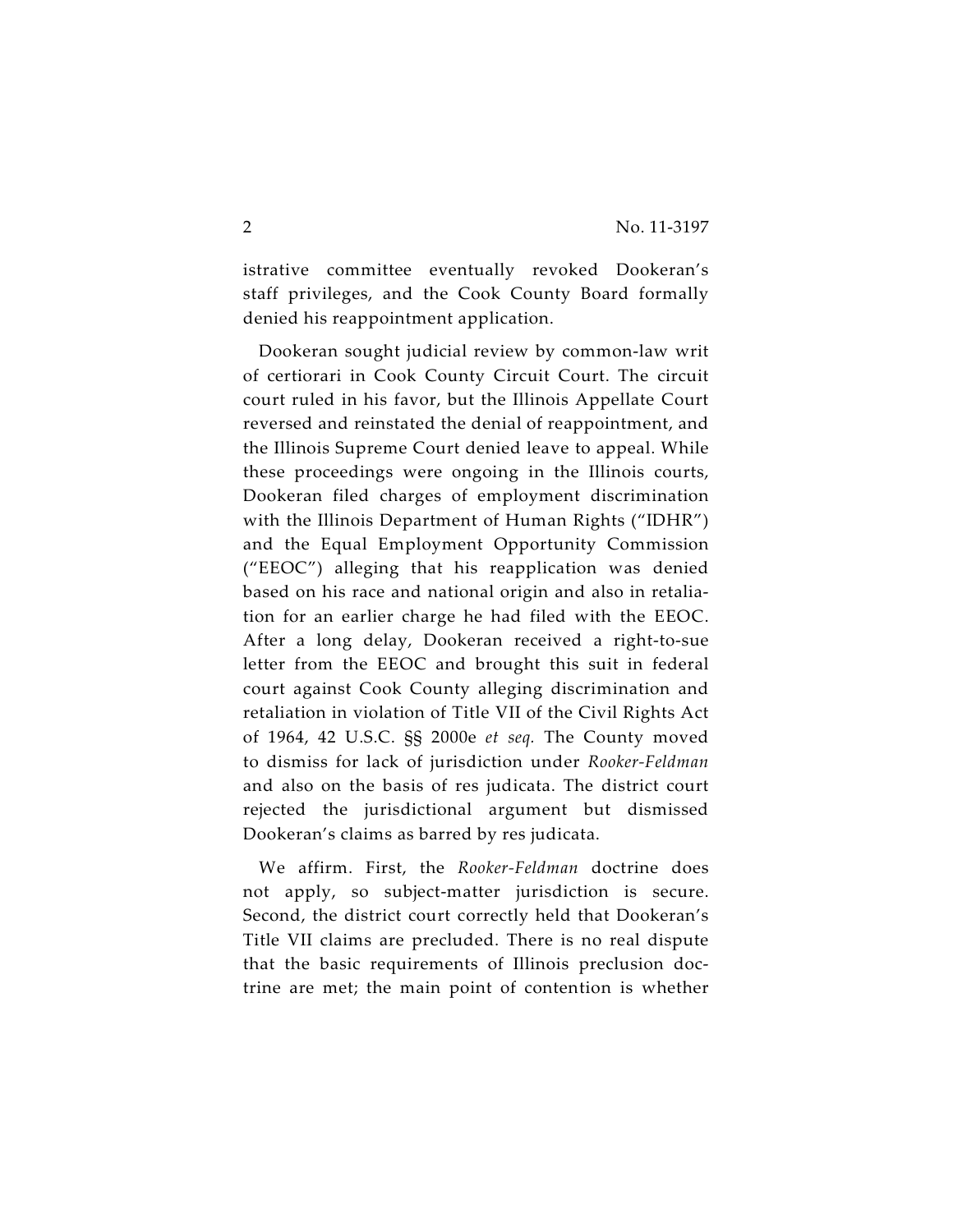Dookeran had a full and fair opportunity to litigate his federal claims in the state-court proceedings. We hold that he did. In *Blount v. Stroud*, 904 N.E.2d 1, 17-18 (Ill. 2009), the Illinois Supreme Court held that the state circuit courts have jurisdiction to hear federal civilrights claims even though the Illinois Human Rights Commission ("IHRC") does not. Although some decisions from the Illinois Appellate Court had held otherwise, Dookeran was not prevented from bringing his Title VII claims with his certiorari petition in the circuit court to test whether this line of intermediate appellate authority was correct. The successful plaintiff in *Blount* did exactly that, and the state supreme court held that the appellate decisions had misread the statutory scheme. Accordingly, Dookeran could have joined his Title VII claims with the state-court certiorari proceeding. Because he did not, claim preclusion applies.

## **I. Background**

Dr. Dookeran, a surgeon and surgical oncologist, was hired by Stroger Hospital in 2000 subject to biennial reappointment. In his 2004 application for renewal of his employment and hospital privileges, he disclosed for the first time that he had been reprimanded by Mercy Hospital, his previous employer. He certified on his earlier applications that he had not been reprimanded in the last four years, when in fact he had received a formal reprimand for creating a hostile work environment at Mercy. *See Dookeran v. County of Cook*, 920 N.E.2d 633, 637 (Ill. App. Ct. 2009). More particularly,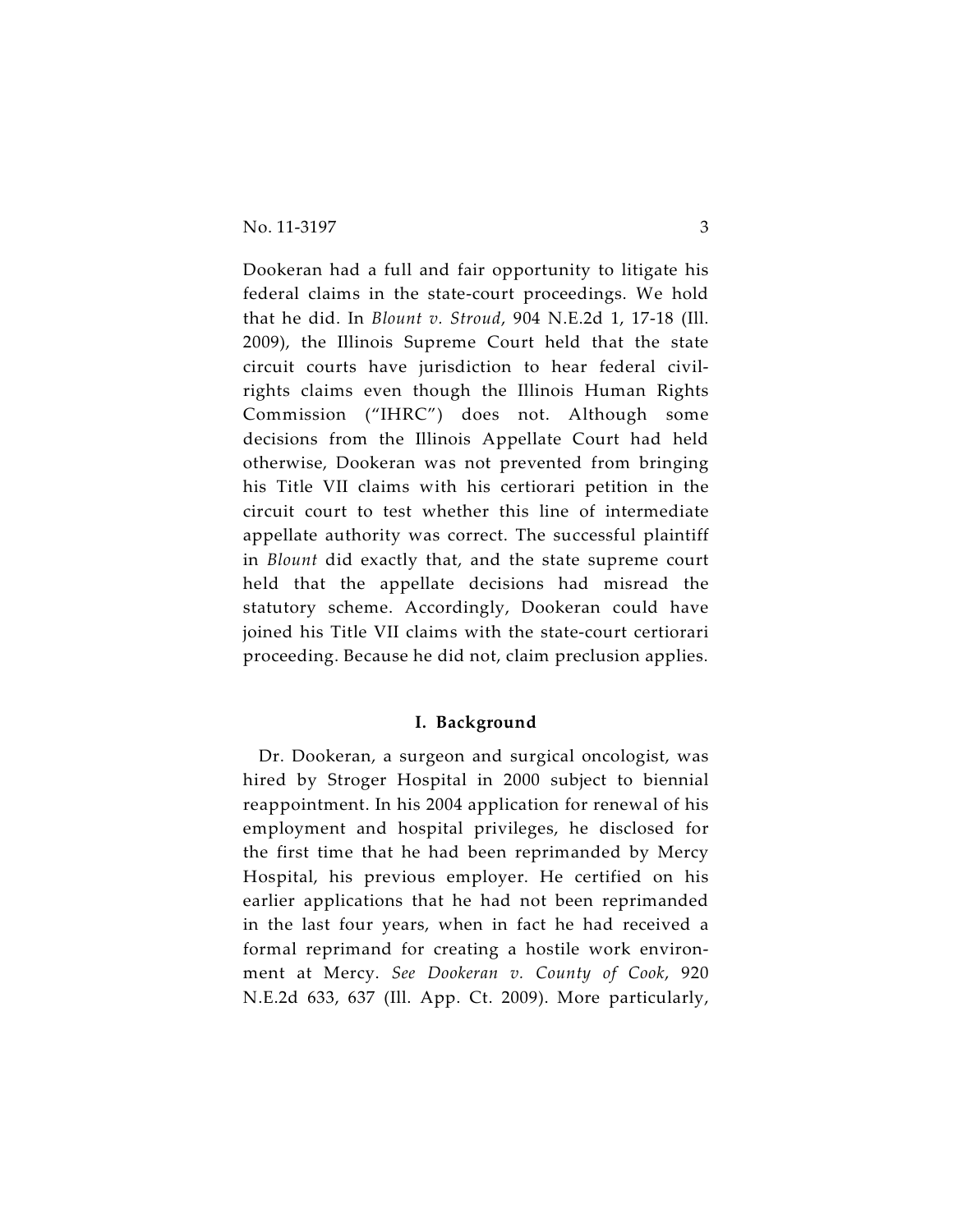Dookeran was removed as director of surgical research and associate director of the general surgery residency program as a consequence of "unprofessional conduct toward Mercy Hospital employees." *Id.*

Dr. Howard Zaren, the department chair at Stroger Hospital, submitted the matter to the hospital's credentials committee, which initiated an elaborate internal review process to determine Dookeran's fitness for reappointment. The credentials committee investigated and recommended to the executive medical staff that Dookeran be denied reappointment. The executive medical staff did not issue an immediate ruling and referred the issue to the peer-review committee. That committee recommended a 29-day suspension of Dookeran's clinical privileges—a suspension of 30 or more days would have required the hospital to report the discipline to a national databank. The executive medical staff adopted the peer-review committee's suggestion, but increased the suspension to 30 days. Because the 30-day suspension triggered the reporting requirement, Dookeran was entitled to a hearing and appeal under Stroger Hospital's medical staff bylaws.

The five-member hearing committee determined that Dookeran had falsified his 2002 reappointment application. On the basis of this and other findings, the hearing committee recommended that Dookeran's staff membership be suspended or revoked. The executive medical staff continued to recommend a 30-day suspension, but the joint-conference committee voted to revoke Dookeran's staff membership instead. That recommenda-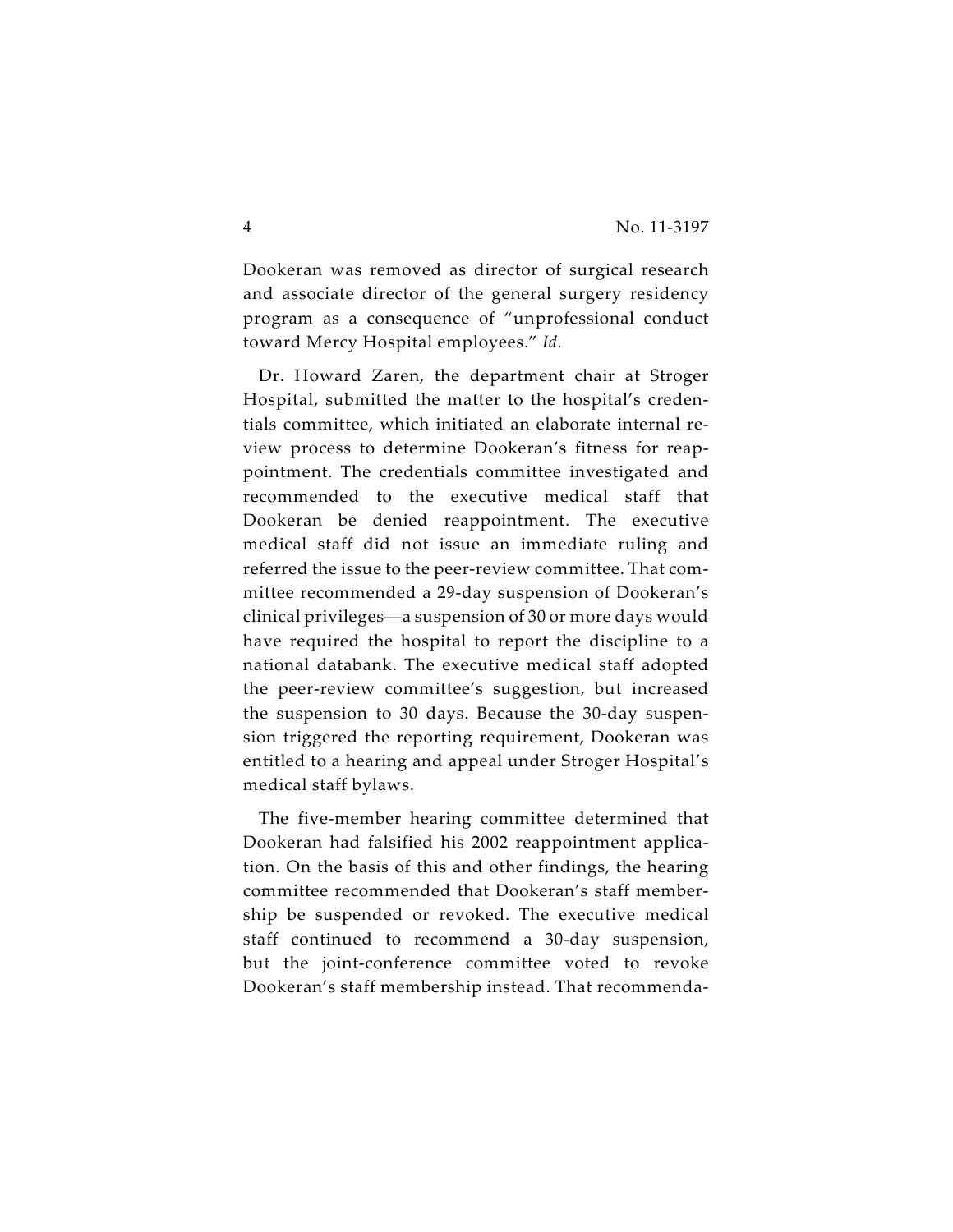tion was sent for final action to the Cook County Board, which formally denied Dookeran's application for reappointment on June 20, 2006.

Dookeran thereafter filed a petition for common-law certiorari in Cook County Circuit Court seeking review of the Board's decision. In Illinois judicial review of most administrative actions proceeds under the Administrative Review Law, 735 ILL. COMP. STAT. 5/3-101, but the common-law writ of certiorari remains available and serves the same function for judicial review of the agency decisions that fall outside the statute. *See Chi. Title Land Trust Co. v. Bd. of Trs.*, 878 N.E.2d 723, 727 (Ill. App. Ct. 2007). While the certiorari petition was pending in the circuit court, Dookeran filed a charge of discrimination with the IDHR and the EEOC alleging that his application for reappointment was denied because of his race (black) and national origin (Trinidadian). Dookeran also alleged that the hospital discharged him in retaliation for an EEOC charge he filed on June 27, 2005. At no time did Dookeran raise a claim of discrimination in the circuit court.

The circuit court concluded that the hearing committee's recommendation was not sufficiently supported by the record, vacated the denial of Dookeran's reappointment, and remanded for the hospital's hearing committee to reconsider and "to recommend a lesser sanction." *Dookeran*, 920 N.E.2d at 643. After additional proceedings, the circuit court modified the judgment, ordering the Board to suspend Dookeran's clinical privileges for 30 days. The Illinois Appellate Court reversed,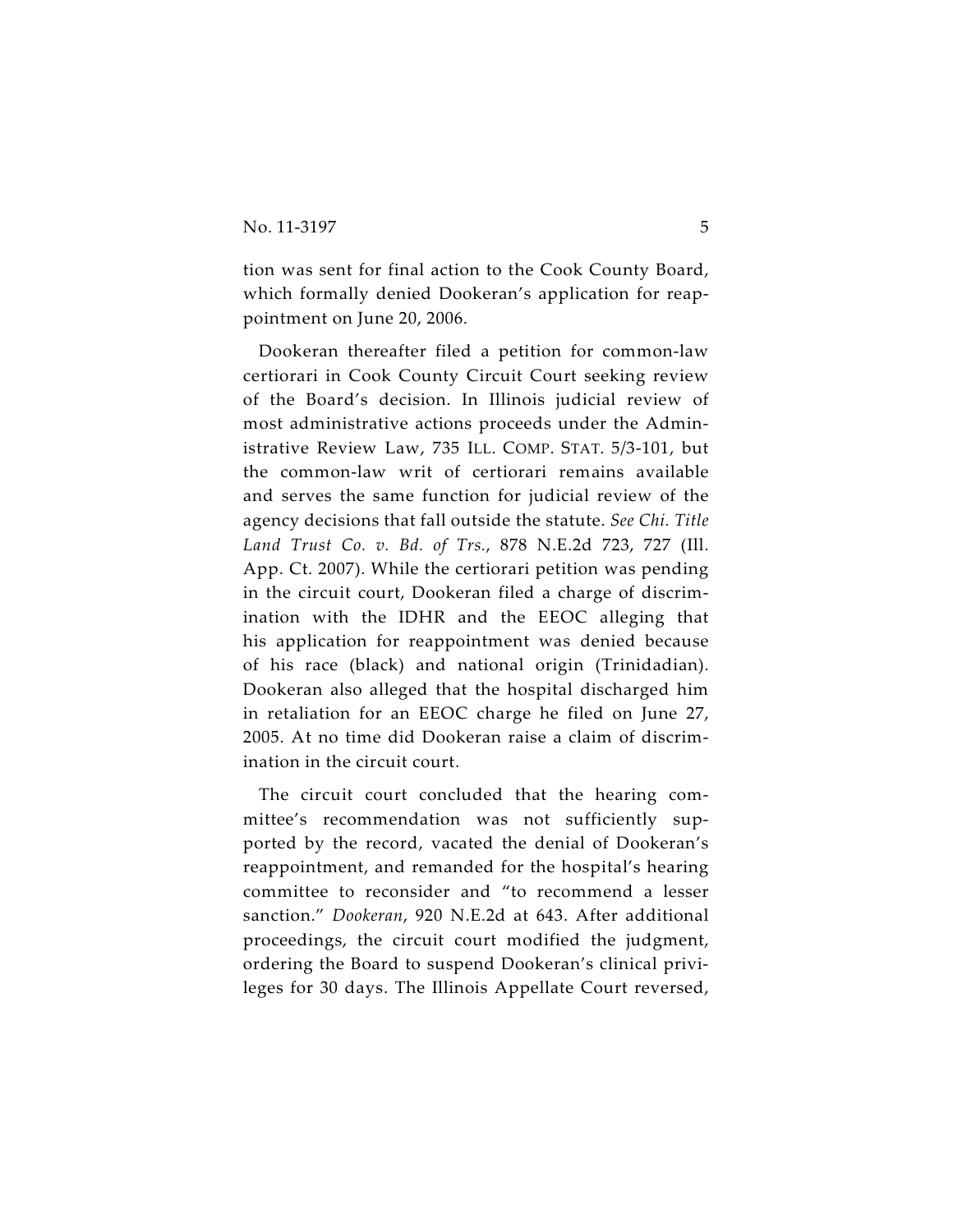holding that the administrative decision was adequately supported by the evidence and reinstating the denial of reappointment. *Id.* at 650. The Illinois Supreme Court denied leave to appeal. *Dookeran v. County of Cook*, 930 N.E.2d 408, 408 (Ill. 2010).<sup>1</sup>

In January 2011, after the certiorari proceeding in the state courts concluded, the EEOC issued a right-to-sue letter. Dookeran then filed this suit against Cook County alleging claims under Title VII for discrimination and retaliation on the basis of race and national origin. The County moved to dismiss on two grounds: (1) lack of jurisdiction under *Rooker-Feldman*; and (2) res judicata. The district court held that the *Rooker-Feldman* doctrine did not deprive the court of subject-matter jurisdiction but dismissed the suit on the basis of res judicata. Dookeran timely appealed.

## **II. Discussion**

The primary issue on appeal is whether Dookeran's federal claims under Title VII are precluded because he

 $1$  In 2007 Dookeran sued Cook County in state court for breach of contract, retaliatory discharge, and defamation. His claims were dismissed on res judicata grounds, and he appealed. The Illinois Appellate Court recently affirmed, holding that res judicata barred the claims for breach of contract, and retaliatory discharge and truth provided a complete defense to the defamation claim. *See Dookeran v. County of Cook*, No. 1-11-1095, 2013 WL 1190285 (Ill. App. Ct. (1st) Mar. 22, 2013).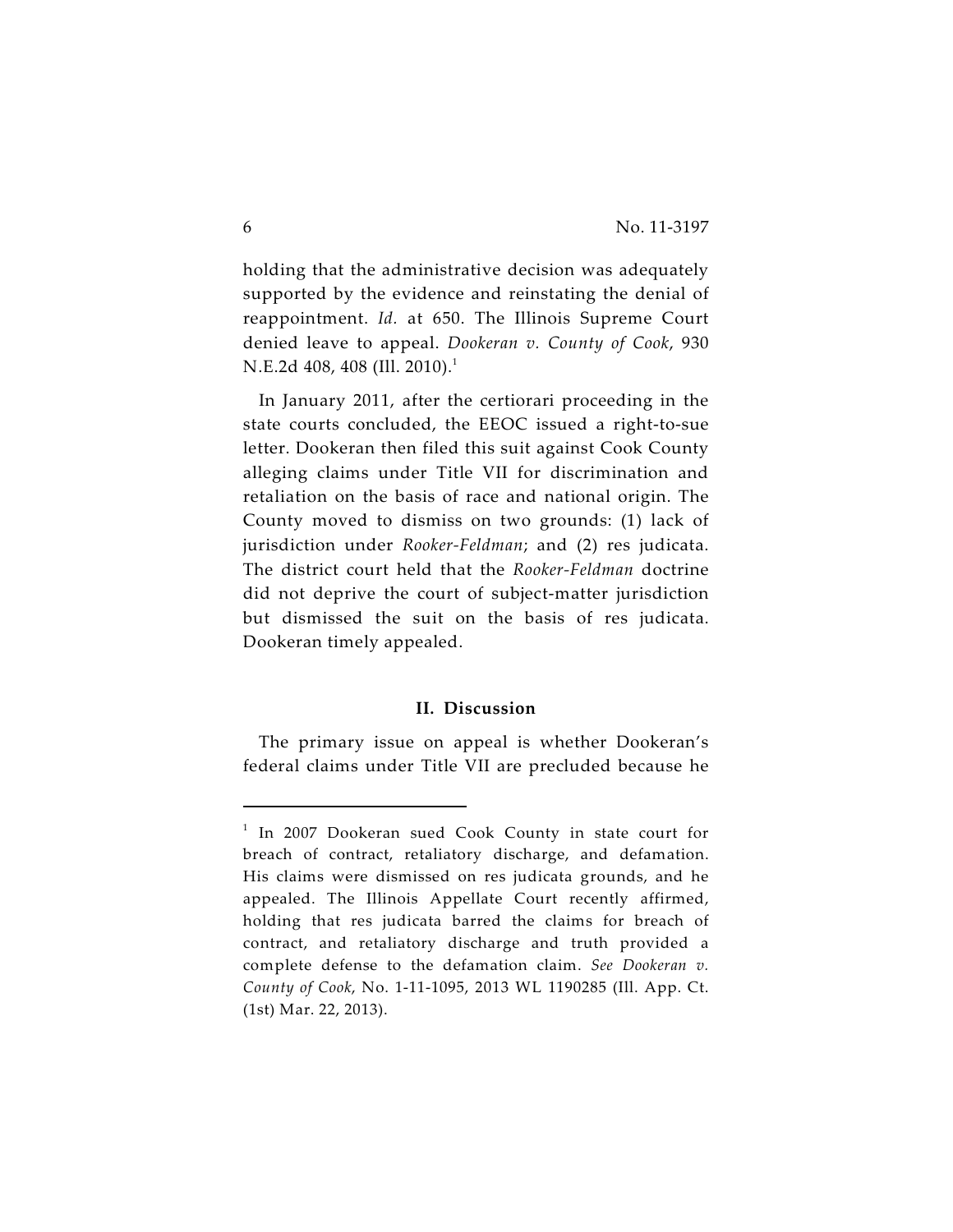could have raised them in his state-court action.<sup>2</sup> But the threshold question is jurisdictional. The *Rooker-Feldman* doctrine<sup>3</sup> holds that the lower federal courts lack subject-matter jurisdiction over actions that seek review of state-court judgments; only the United States Supreme Court has authority to review state judgments. *See Skinner v. Switzer*, 131 S. Ct. 1289, 1297 (2011); *Crawford v. Countrywide Home Loans, Inc.*, 647 F.3d 642, 645 (7th Cir. 2011). *Rooker-Feldman* is a "narrow doctrine, 'confined to cases brought by state-court losers complaining of injuries caused by state-court judgments rendered before the district court proceedings commenced and inviting district court review and rejection of those judgments.' " *Kelley v. Med-1 Solutions, LLC,* 548 F.3d 600, 603, (7th Cir. 2008) (quoting *Lance v. Dennis*, 546 U.S. 459, 464 (2006)). Stated differently, *Rooker-Feldman* is only concerned with "situations in which the state court's decision is the source of the harm that the federal suit is designed to redress." *Simmons v. Gillespie*, No. 12-3381, 2013 WL 1110872, at \*2 (7th Cir. Mar. 19, 2013).

The *Rooker-Feldman* doctrine does not apply here. Dookeran's Title VII discrimination and retaliation claims do not seek redress for harm caused by the state-

 $1$ <sup>2</sup> In their briefs the parties use the term res judicata, which can refer either to claim preclusion or issue preclusion. Claim preclusion is implicated here; to avoid confusion, we use the more precise term.

*See Rooker v. Fid. Trust Co.*, 263 U.S. 413 (1923); *D.C. Court* <sup>3</sup> *of Appeals v. Feldman*, 460 U.S. 462 (1983).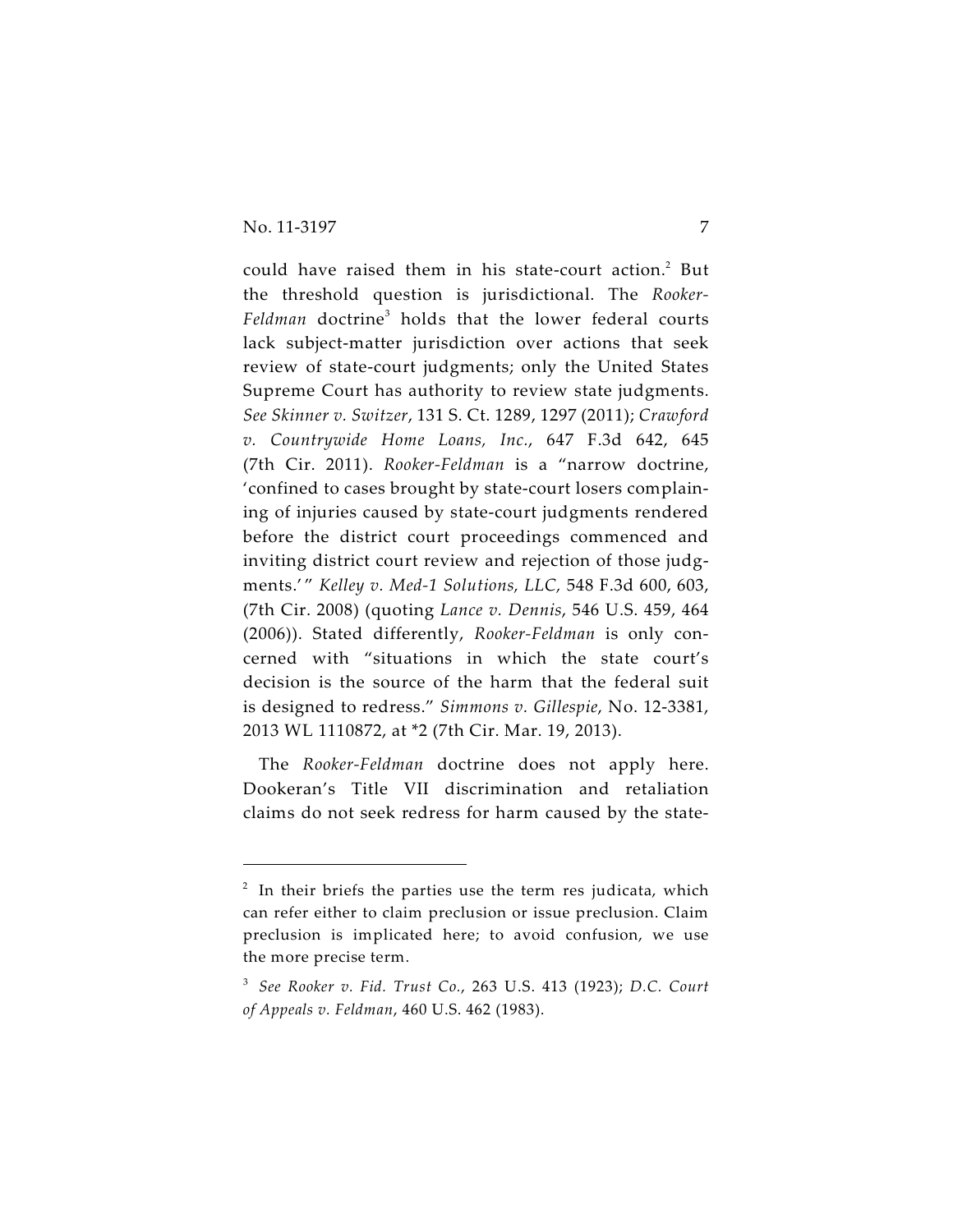court judgment. It is true that the claims involve the same basic transaction that was at issue in the statecourt action; the certiorari proceeding and the claims in this case arise from the denial of Dookeran's application for reappointment to the Stroger Hospital medical staff. As we will explain, that transactional identity has dispositive significance for preclusion analysis, but it does not bring the *Rooker-Feldman* doctrine into play. Dookeran's Title VII claims do not invite federal-court review and rejection of the judgment of the Illinois courts in the certiorari proceeding. Subject-matter jurisdiction is intact.

That brings us to the main event in this appeal, which is claim preclusion. The district court dismissed the complaint under Rule 12(b)(6) of the Federal Rules of Civil Procedure, so our review is de novo. *Santana v. Cook Cnty. Bd. of Review*, 679 F.3d 614, 620 (7th Cir. 2012). The preclusion rules of Illinois apply. *Kremer v. Chem. Constr. Corp.*, 456 U.S. 461, 481-82 (1982) (the judicial acts, records, and proceedings of every state court are given the same full faith and credit in every court within the United States as they have in their own state courts, *see* 28 U.S.C. § 1738; as such, federal courts apply the preclusion doctrine of the state in which the prior judgment was entered).

Illinois claim-preclusion law has three basic requirements: (1) a final judgment on the merits rendered by a court of competent jurisdiction; (2) an identity of the causes of action; and (3) an identity of parties or their privies. *Nowak v. St. Rita High Sch.*, 757 N.E.2d 471,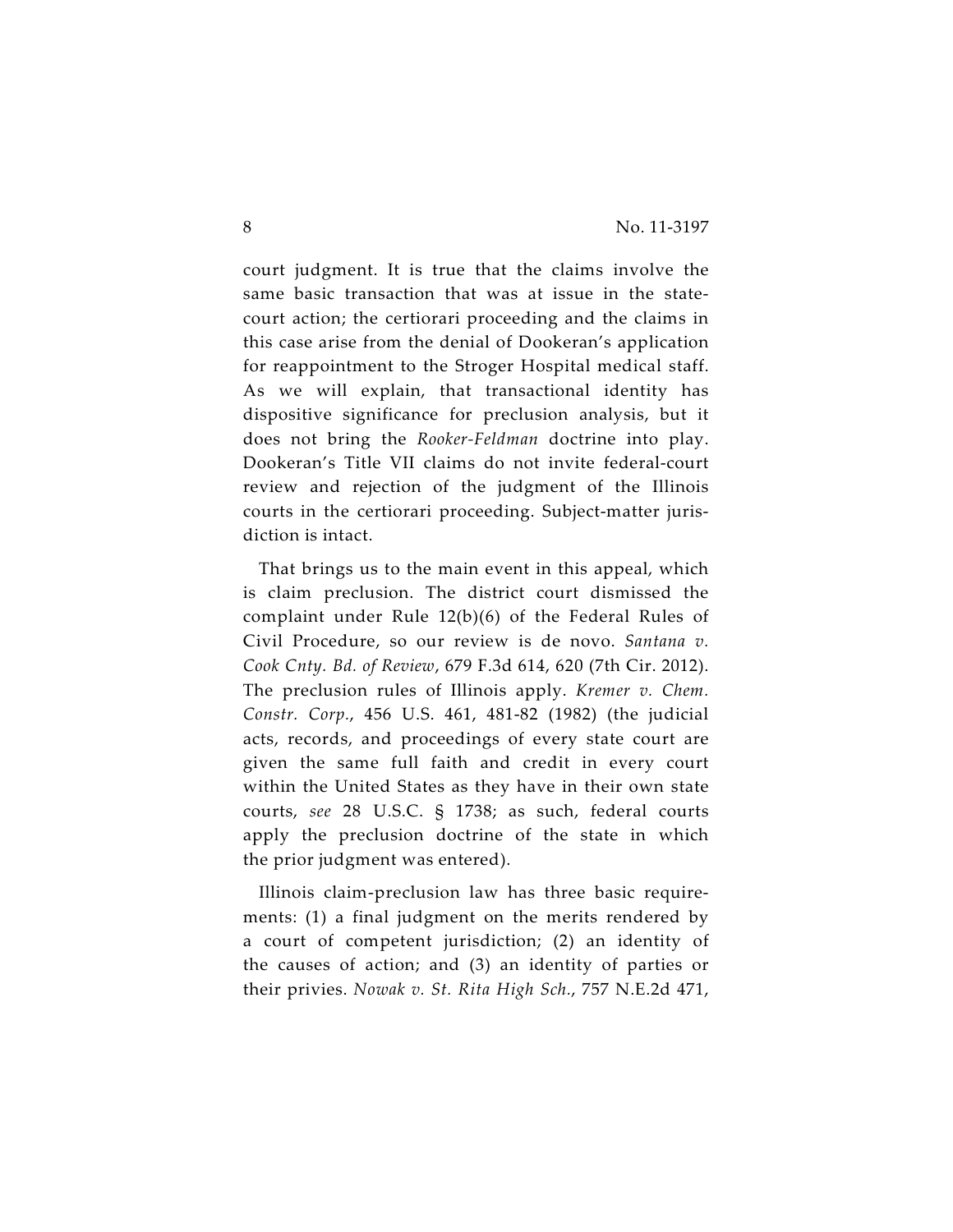477 (Ill. 2001). The first and third elements are straightforward and are satisfied here; Dookeran does not argue otherwise. As for the second element—whether there is an identity of the causes of action—Illinois has adopted the "transactional" analysis, which looks to see if the claims " 'arise from a single group of operative facts, regardless of whether they assert different theories of relief.' " *Arlin-Golf, LLC v. Village of Arlington Heights,* 631 F.3d 818, 821 (7th Cir. 2011) (quoting *River Park, Inc. v. City of Highland Park*, 703 N.E.2d 833, 893 (1998)). "[T]he transactional test permits claims to be considered part of the same cause of action even if there is not a substantial overlap of evidence, so long as they arise from the same transaction." *Id.* (quotation marks omitted). Again, Dookeran does not contest this part of the analysis. His Title VII claims arise from the same basic transaction as the state-court certiorari proceedings: the denial of his application for reappointment at Stroger Hospital.

The law of claim preclusion in Illinois includes the concept of merger and bar, which "precludes the sequential pursuit not only of claims actually litigated, but of those that could have been litigated." *Garcia v. Village of Mt. Prospect*, 360 F.3d 630, 639 (7th Cir. 2004) (applying Illinois law); *see also Durgins v. City of E. St. Louis*, 272 F.3d 841, 843 (7th Cir. 2001) (same); *City of Peoria v. Peoria City Lines, Inc.*, 182 N.E.2d 164, 167 (Ill. 1962) (claim preclusion bars all question decided in the prior litigation as well as "all questions which might properly have been litigated and determined"). This principle, however, is bounded by the Due Process Clause of the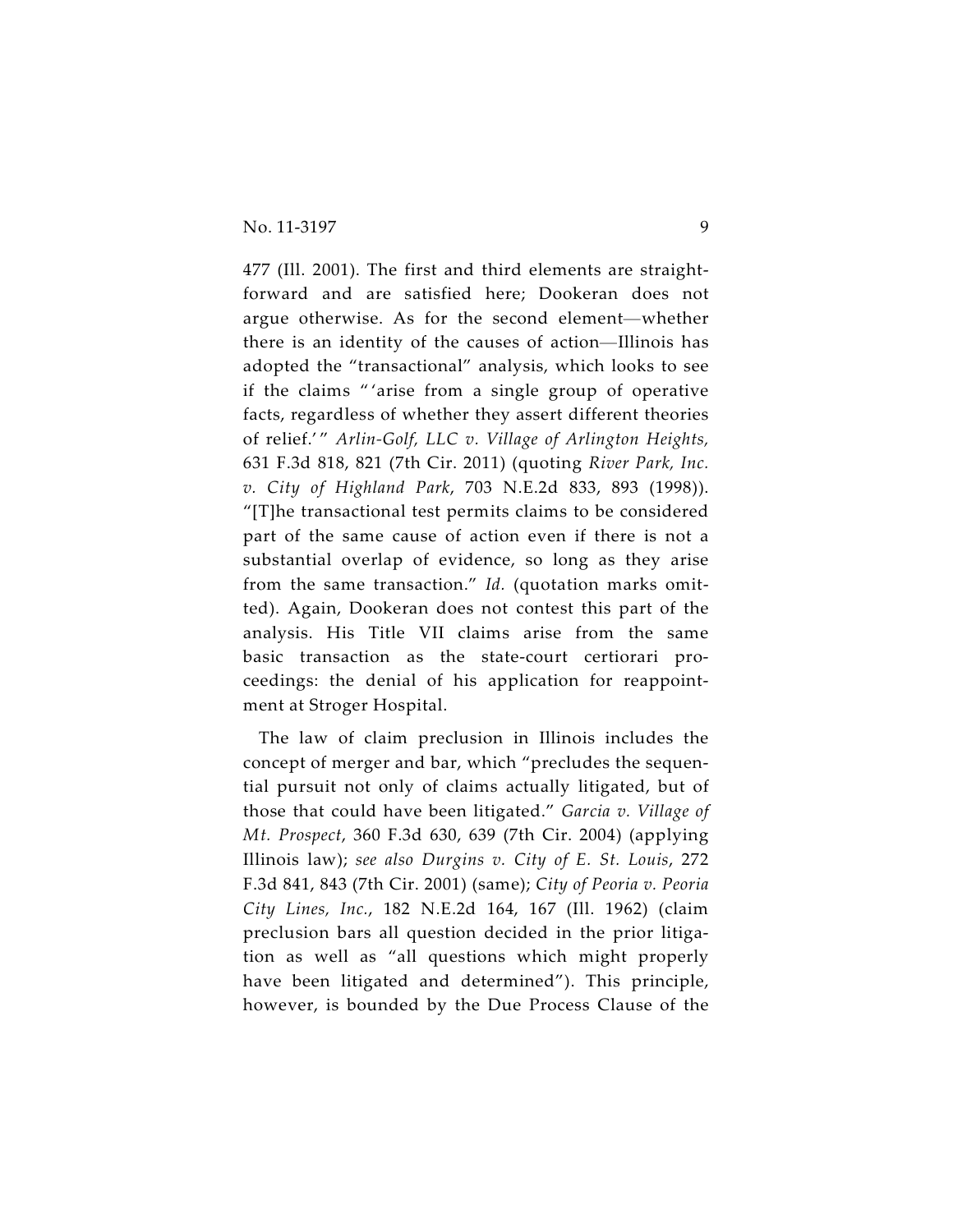Fourteenth Amendment, which overrides the otherwise preclusive effect of a prior judgment if the claimant did not have a "full and fair opportunity to litigate [his] claim" in the prior action. *Kremer*, 456 U.S. at 480 (internal quotation marks omitted).

We have previously held that a federal civil-rights claim may be joined with an action in Illinois circuit court seeking judicial review of a decision by an administrative agency, which provides the "full and fair opportunity to litigate" necessary for claim preclusion to apply. *Garcia*, 360 F.3d at 639-42; *see also Pirela v. Village of North Aurora,* 935 F.2d 909, 913-15 (7th Cir. 1991). Dookeran asks us to reconsider *Garcia.* He argues that before 2009, when the state supreme court decided *Blount*, federal employment-discrimination claims could not be brought in Illinois circuit courts.

This argument requires a close analysis of *Blount*, an important decision by the Illinois Supreme Court. *Blount* involved a suit alleging various causes of action for employment discrimination, including a claim of retaliation under 42 U.S.C. § 1981 and a common-law retaliatorydischarge claim. 904 N.E.2d at 4. The plaintiff won a large judgment in the circuit court, but the Illinois Appellate Court threw it out on jurisdictional grounds. *Id.* at 5. The appellate court held that the plaintiff's sole and exclusive redress was the administrative remedy provided by the Illinois Human Rights Act ("IHRA"), 775 ILL. COMP. STAT. 5/101 (2008), and therefore the circuit court lacked subject-matter jurisdiction over the § 1981 and state common-law claims, 904 N.E.2d at 6. The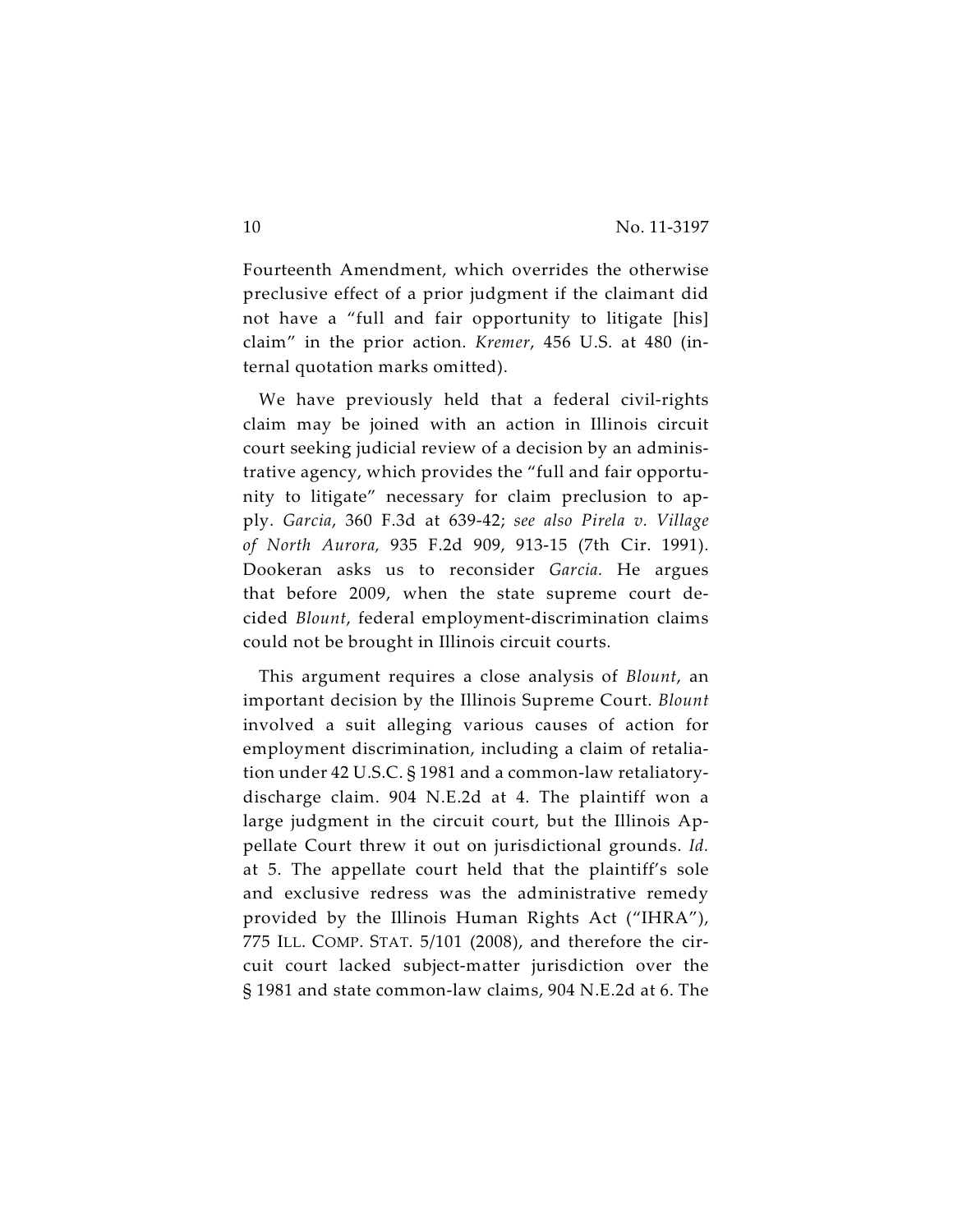court relied on the jurisdictional bar contained in section 8-111(D) of IHRA, which states: "Except as otherwise provided by law, no court of this state shall have jurisdiction over the subject of an alleged civil rights violation other than as set forth in this Act." 775 ILL. COMP. STAT. 5/8-111(D).

The Illinois Supreme Court reversed. 904 N.E.2d at 18. The court separately addressed whether the jurisdictionstripping provision in the IHRA barred the plaintiff's tort claim for retaliatory discharge and her claim under § 1981. Regarding the common-law claim, the court explained that the IHRA "provides an exclusive remedy for state 'civil rights violations,' as defined in the Act, but makes no mention of common law tort actions." *Id.* at 10. Invoking the principle that " 'legislative intent to abrogate the common law must be clearly and plainly expressed,'" id. (quoting Maksimovic v. Tsogalis, 687 N.E.2d 21, 24 (Ill. 1997)), the court held that the IHRA does not clearly express an intent to abolish commonlaw torts factually connected to retaliation, and therefore the "plaintiff's claim for retaliatory discharge was properly before the circuit court," *id.*

The court reached a similar conclusion regarding the § 1981 claim. The court explained that as used in the IHRA, the term "civil rights violation" has a specific and limited meaning. *Id.* at 16 (citing 775 ILL. COMP STAT. 5/1- 103(D) (listing the state statutory provisions to which the term "civil rights violation" applies)). "[T]he administrative procedures contained in the Act, which govern the filing and disposition of alleged 'civil rights viola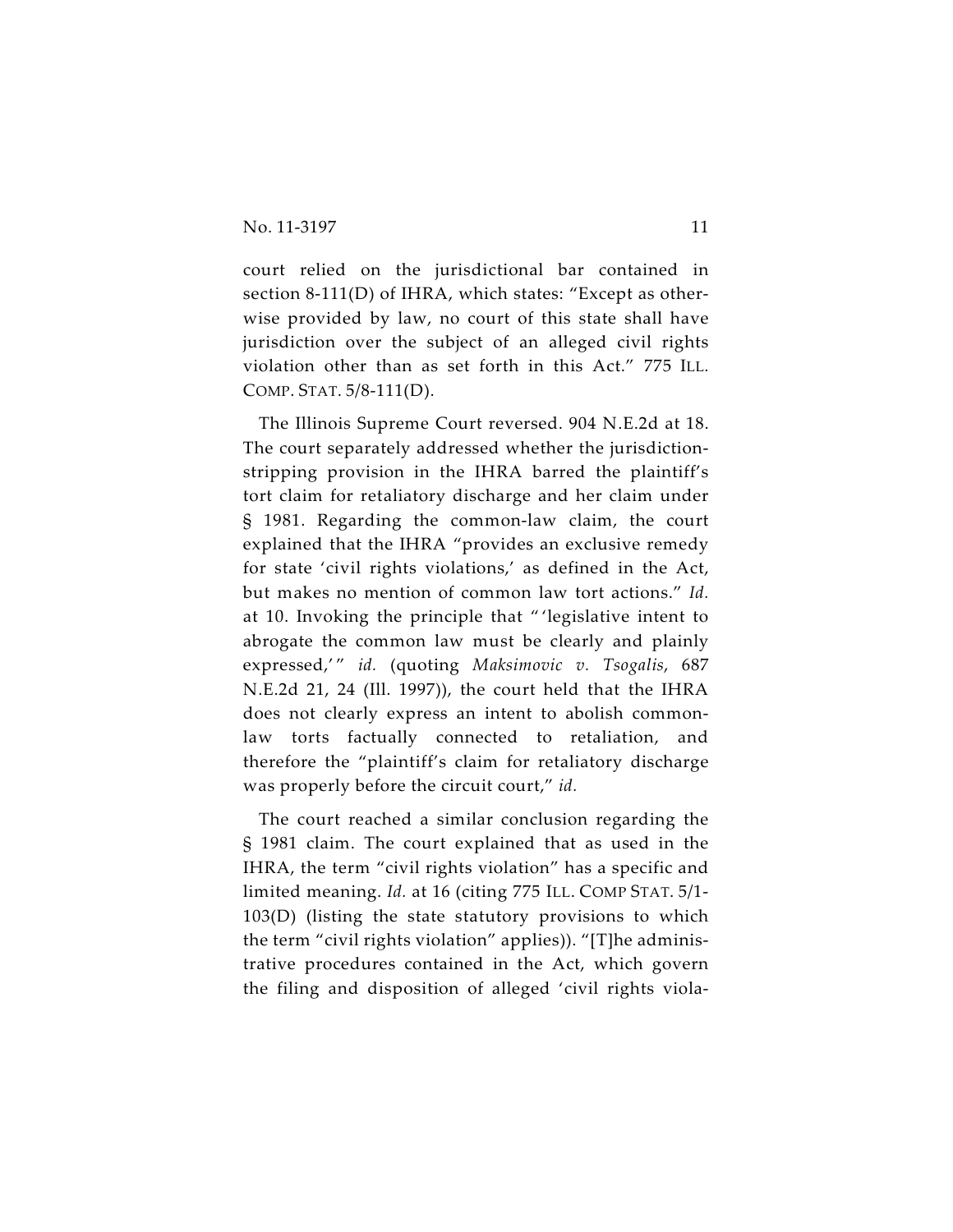tions,' are applicable only to civil rights violations under the Act." *Id.* Civil-rights violations arising under federal law are not included in the statutory list, so the court held that the IHRA's administrative procedures—including the statutory provisions establishing the exclusive administrative remedy and the corresponding jurisdictional bar—do not apply to federal civil-rights claims. *Id.* at 17. In other words, because the IHRA's jurisdictional limit applies only to the civilrights violations listed in the statutory definition—i.e., those arising under state law—the IHRA's jurisdictional bar "does not apply to civil rights violations defined by and arising under federal law, as those violations are outside the scope of the Act." *Id.*

Finally, the court explained that because the "[c]ircuit courts are courts of general jurisdiction," *id.* (citing *Steinbrecher v. Steinbrecher*, 759 N.E.2d 509, 515 n.3 (Ill. 2001)), they are "presumptively competent to adjudicate claims arising under the laws of the United States," *id.* (citing *Yellow Freight Sys., Inc. v. Donnelly*, 494 U.S. 820, 823 (1990)). Accordingly, the court held that the plaintiff "could properly pursue her rights and remedies under federal law in the circuit court." *Id.* at 18.

After *Blount* it is clear that a federal civil-rights claim may be brought in Illinois circuit court along with a related administrative-review action, and a party's failure to do so will therefore raise the potential for claim preclusion. Dookeran argues that before *Blount* the law was murky and in fact prohibited him from bringing his Title VII claims in the circuit court. This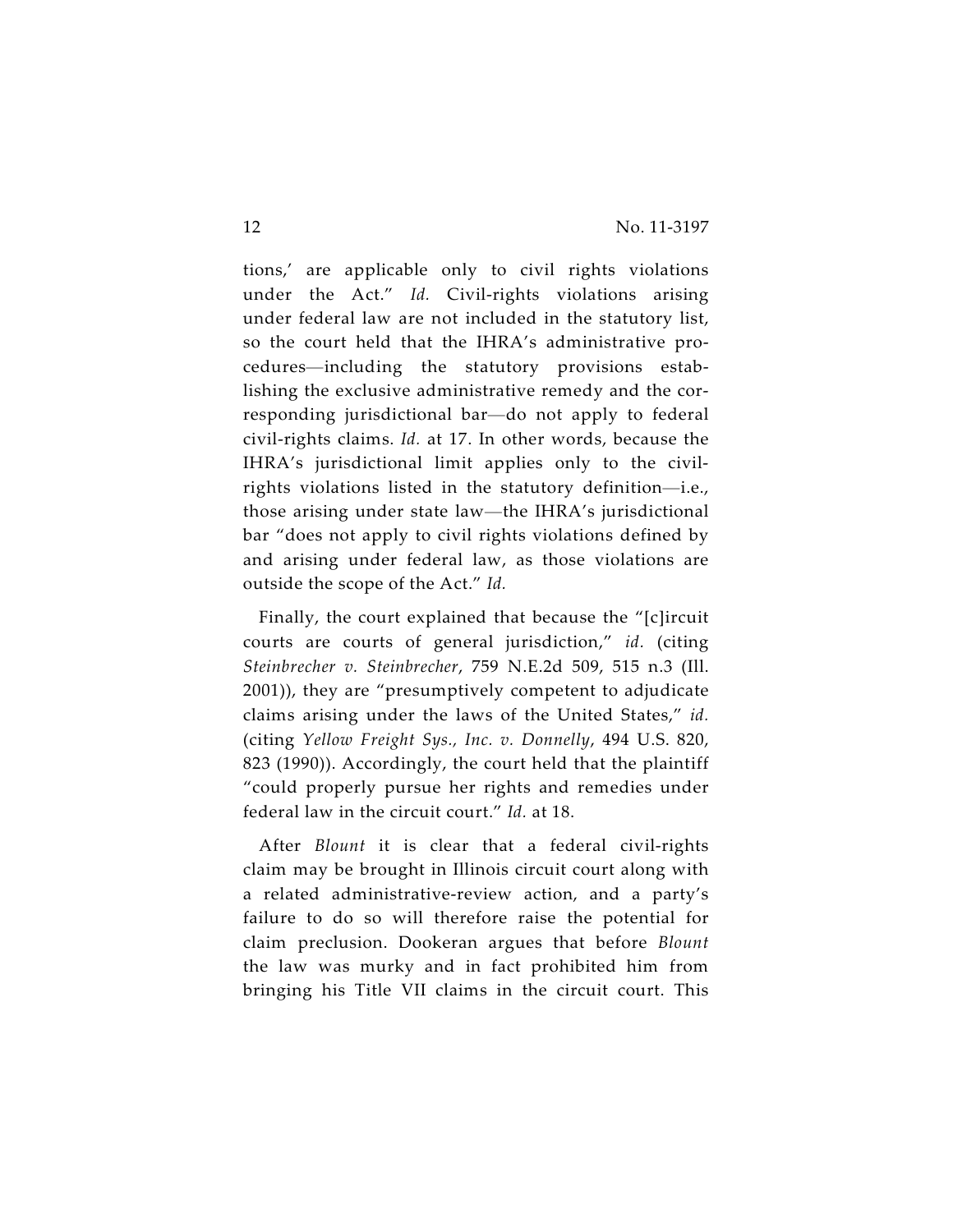overstates the matter. The state supreme court acknowledged in *Blount* that some appellate-court decisions had misread the IHRA as barring the circuit courts from hearing federal civil-rights claims, and particularly Title VII claims. *Id.* at 12-15 (citing *Cahoon v. Alton Packaging Corp.,* 499 N.E.2d 522 (Ill. App. Ct. 1986); *Faulkner-King v. Wicks*, 590 N.E.2d 511 (Ill. App. Ct. 1992); *Cooper v. Ill. State Univ.*, 772 N.E.2d 396 (Ill. App. Ct. 2002); *Brewer v. Bd. of Trs. of Univ. of Ill.*, 791 N.E.2d 657 (Ill. App. Ct. 2003); *Meehan v. Ill. Power Co.*, 808 N.E.2d 555 (Ill. App. Ct. 2004)). The court held, however, that these cases contradicted the clear language of IHRA. *Id.* at 15. The court did not view its holding, which overruled the *Cahoon* line of cases, as working a change in Illinois law; to the contrary, the court said the statute was "unambiguous" and the appellate court's interpretation of IHRA's jurisdictional provision was plainly mistaken. *Id.* (refusing to apply the doctrine of legislative acquiescence to the *Cahoon* interpretation of the IHRA's jurisdiction-stripping provision).

The upshot of *Blount* is that notwithstanding the contrary view expressed in several Illinois appellatecourt decisions, the circuit courts in Illinois have jurisdiction to hear federal civil-rights claims—and this was so both before and after *Blount*. We acknowledged in *Garcia*, decided before *Blount,* that the Illinois appellate courts were in conflict on the question of whether federal civil-rights claims could be "joined as independent causes of action with administrative appeals heard by Illinois circuit courts prior to the exhaustion of Illinois' administrative process for the civil-rights claims."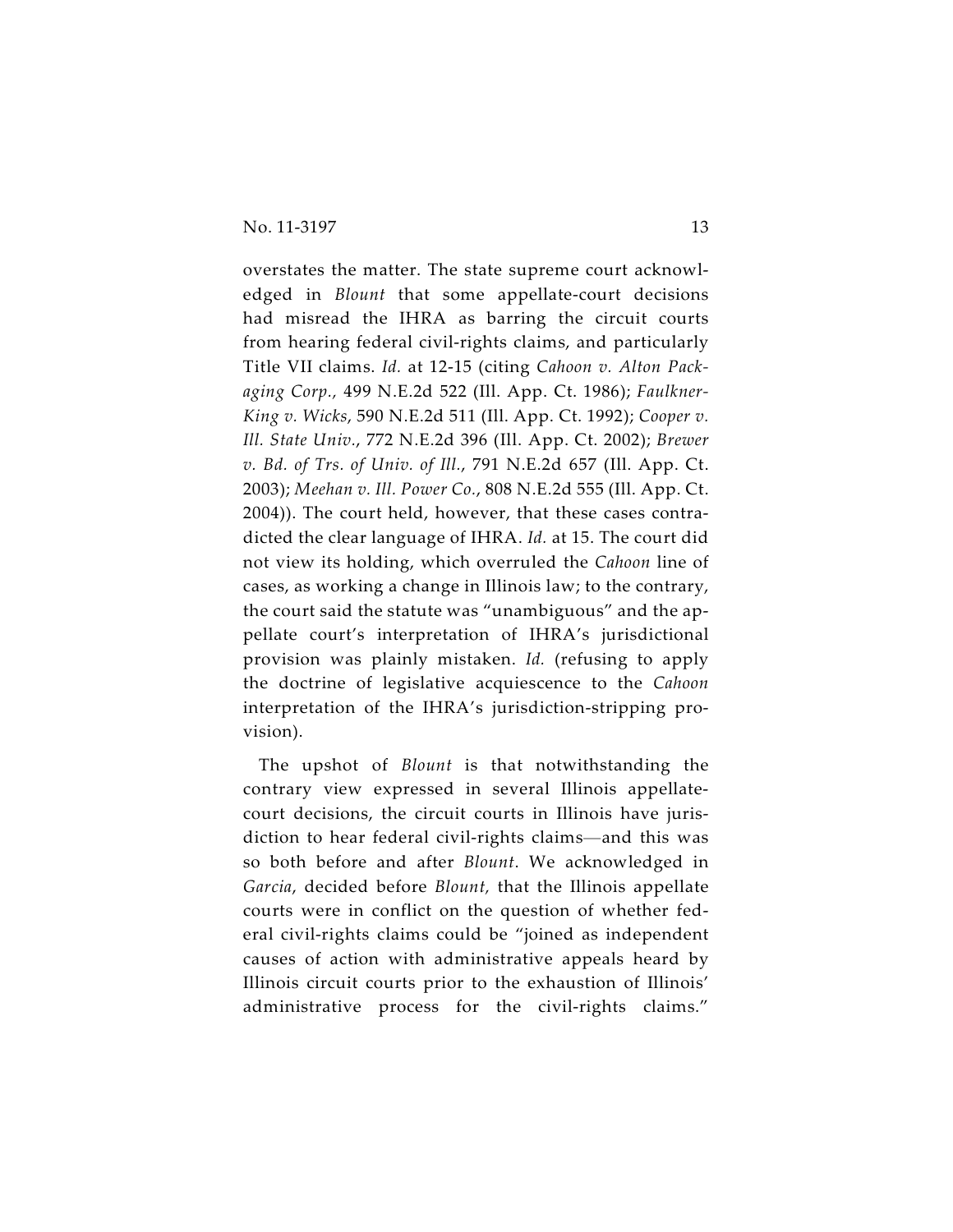360 F.3d at 639. We specifically noted that the *Cahoon* line of cases was contradicted by other Illinois appellatecourt decisions, some of which allowed § 1983 claims to be joined as independent actions in the circuit court. *Id.* at 641 (citing *Stykel v. City of Freeport,* 742 N.E.2d 906, 914 (Ill. App. Ct. 2001); *Stratton v. Wenona Cmty. Unit Dist. No. 1,* 551 N.E.2d 640 (Ill. 1990)). The text of IHRA and the presumption of concurrent jurisdiction cast further doubt on the *Cahoon* line of cases even before they were explicitly overruled by *Blount*.

Thus, prior to *Blount* putative Title VII plaintiffs like Dookeran were not barred from presenting their claims to the Illinois circuit courts. The Illinois Supreme Court's analysis in *Blount* does not undermine our decision in *Garcia;* to the contrary, our holding that the Illinois circuit courts have jurisdiction over federal civilrights claims correctly anticipated *Blount*. Accordingly, Dookeran had a full and fair opportunity to pursue his Title VII claims with his certiorari action in the circuit court. $4$  To the extent the circuit court would

<sup>&</sup>lt;sup>4</sup> A separate holding in *Blount*, not implicated here, may cast some doubt on one aspect of our caselaw. The Illinois Supreme Court held that federal civil-rights claims cannot be brought in the administrative forum provided in the IHRA, which applies only to state civil-rights violations. *Blount v. Stroud*, 904 N.E.2d 1, 15-17 (Ill. 2009). This holding calls into question a general suggestion, made or implied in our decisions in *Abner v. Illinois Department of Transportation*, (continued...)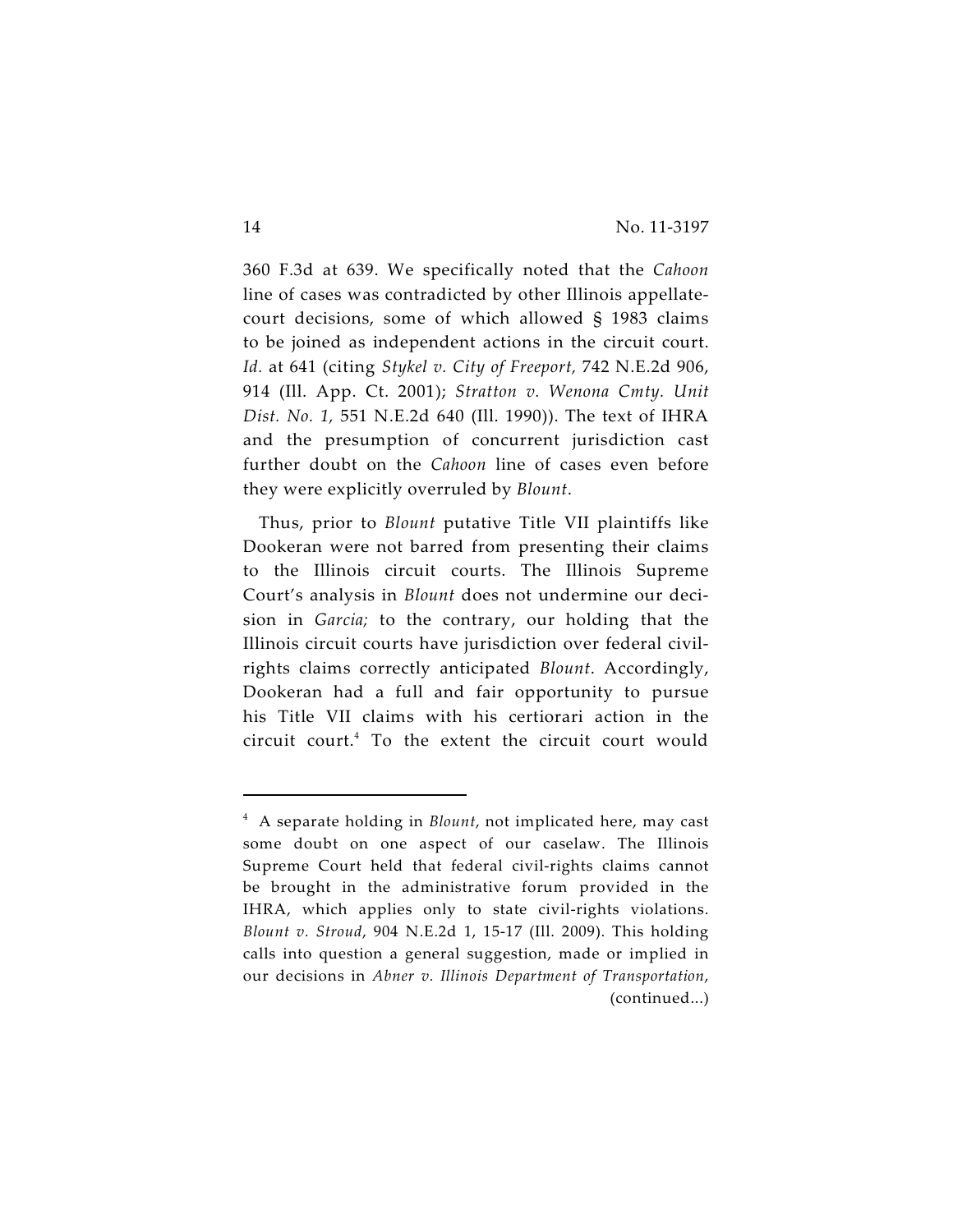have refused to hear his claims based on the erroneous caselaw from the Illinois appellate courts, Dookeran's recourse was the same as in *Blount*—take an appeal and ask the Illinois Supreme Court for an authoritative interpretation of the IHRA's jurisdictional provision. Because Dookeran failed to raise his Title VII claims in his earlier state-court action, the district court properly dismissed them as barred by claim preclusion.

AFFIRMED.

 $4$  (...continued)

<sup>674</sup> F.3d 716, 721 (7th Cir. 2012); *Hayes v. City of Chicago*, 670 F.3d 810, 814 (7th Cir. 2012); and *Welch v. Johnson*, 907 F.2d 714, 723-24 (7th Cir. 1990), that a federal civil-rights claim may be raised as a defense in Illinois administrative proceedings. Nothing in *Blount* undermines the judgments in *Abner*, *Hayes*, and *Welch*, however. As we have explained, the Illinois circuit courts have jurisdiction to hear federal civil-rights claims even though the IHRC does not, *Blount*, 904 N.E.2d at 15- 17, and they may do so in tandem with judicial-review proceedings brought pursuant to statute or common-law writ of certiorari, *see, e.g.*, *Stratton v. Wenona Cmty. Unit Dist. No. 1*, 551 N.E.2d 640, 645-47 (Ill. 1990).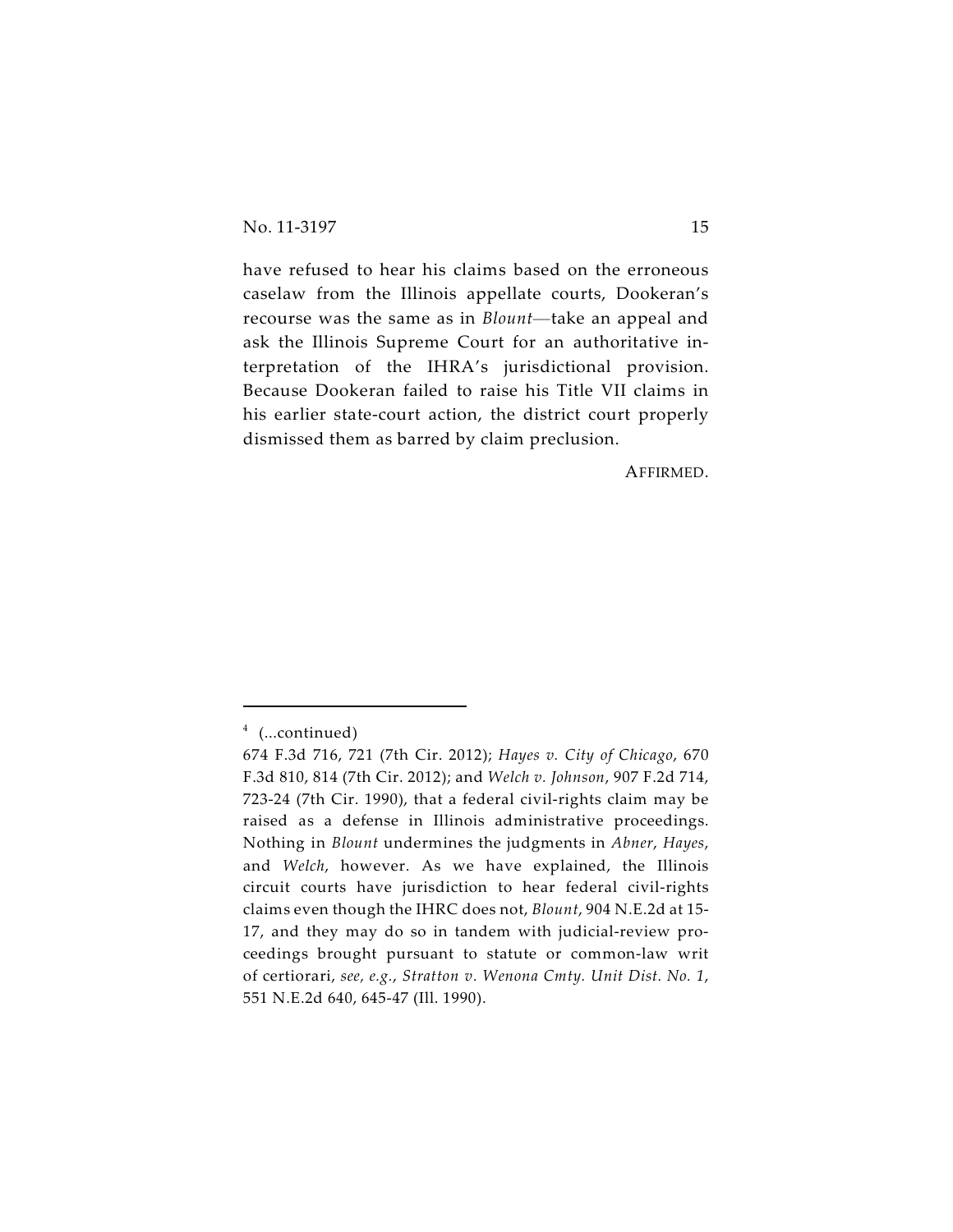HAMILTON, *Circuit Judge*, dissenting. I respectfully dissent. When plaintiff's case was pending in the state courts, he did not have a full and fair opportunity to litigate his federal claims of race and national origin discrimination there. If he had tried to assert these claims along with his certiorari petition in the state courts in 2006, he would have run into two decades of solid appellate precedent holding that the state trial courts simply did not have jurisdiction over those federal claims. In the face of those precedents, and with the federal courthouse doors then seemingly open to him, Dr. Dookeran took a reasonable path. He followed established law by waiting to pursue his federal claims in federal court. He should not be penalized by a claim preclusion bar for having done so. (Like the majority, I will refer to claim preclusion rather than res judicata.)

For purposes of our review of the district court's dismissal of this action, we must assume on the merits that considerations of race and national origin did in fact influence the decision to terminate Dr. Dookeran's employment. In deciding whether claim preclusion now bars Dr. Dookeran's federal claims, the pivotal issue is whether he had "a full and fair opportunity to litigate" his claims of race and national origin discrimination in the state trial court that heard his common law certiorari challenge to his dismissal. See generally *Kremer v. Chemical Construction Corp.*, 456 U.S. 461, 480- 81 (1982) ("[T]he judicially created doctrine of collateral estoppel does not apply when the party against whom the earlier decision is asserted did not have a 'full and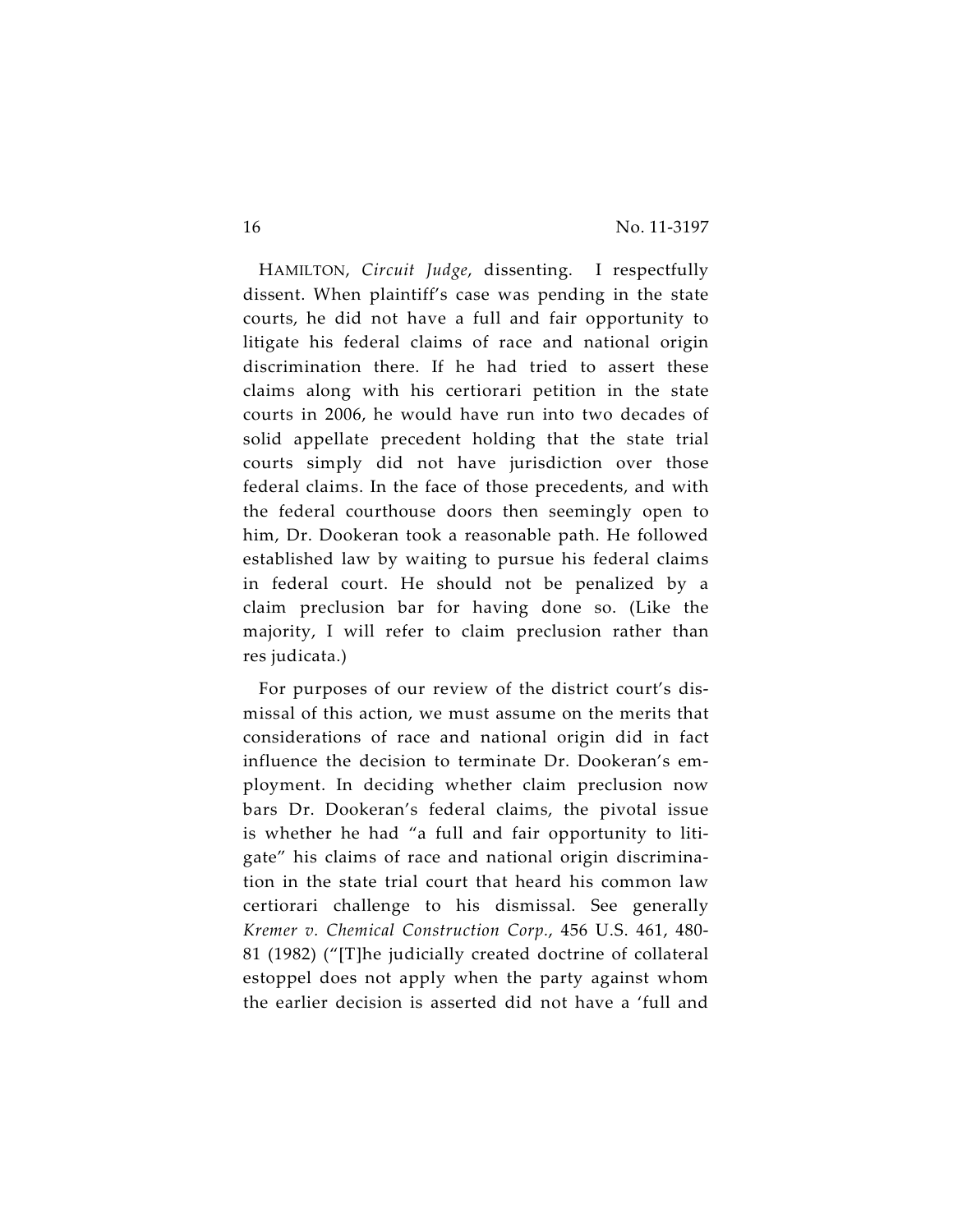fair opportunity' to litigate the claim or issue."), quoting *Allen v. McCurry*, 449 U.S. 90, 95 (1980), *Montana v. United States*, 440 U.S. 147, 153 (1979), and *Blonder-Tongue Labs., Inc. v. Univ. of Illinois Found.*, 402 U.S. 313, 329 (1971); see also *Garcia v. Village of Mount Prospect*, 360 F.3d 630, 634 (7th Cir. 2004) (federal court can deny claim preclusion if state courts denied parties a full and fair opportunity to litigate the matter).

More specifically, "claim preclusion generally does not apply where '[t]he plaintiff was unable to rely on a certain theory of the case or to seek a certain remedy because of the limitations on the subject matter jurisdiction of the courts . . . ." *Marrese v. American Academy of Orthopaedic Surgeons*, 470 U.S. 373, 382 (1985), quoting Restatement (Second) of Judgments § 26(1)(c) (1982). Illinois courts apply this jurisdictional limit on claim preclusion. See *River Park, Inc. v. City of Highland Park*, 703 N.E.2d 883, 896 (Ill. 1998), citing, *e.g*., Restatement § 26(1); *Marrese v. American Acadamy of Orthopaedic Surgeons*, 628 F. Supp. 918, 924 (N.D. Ill. 1986) (after remand, applying jurisdictional limitation to find no claim preclusion). That rule applies directly here.

We must evaluate Dr. Dookeran's opportunity to present his federal discrimination claims in the state courts at the time he might have tried do so, in 2006. That requires a brief tour through now-defunct Illinois case law. In 2006, Dr. Dookeran would have run into a solid wall of appellate precedent holding that Illinois trial courts had no jurisdiction over federal claims of discrimination. Those cases interpreted a provision of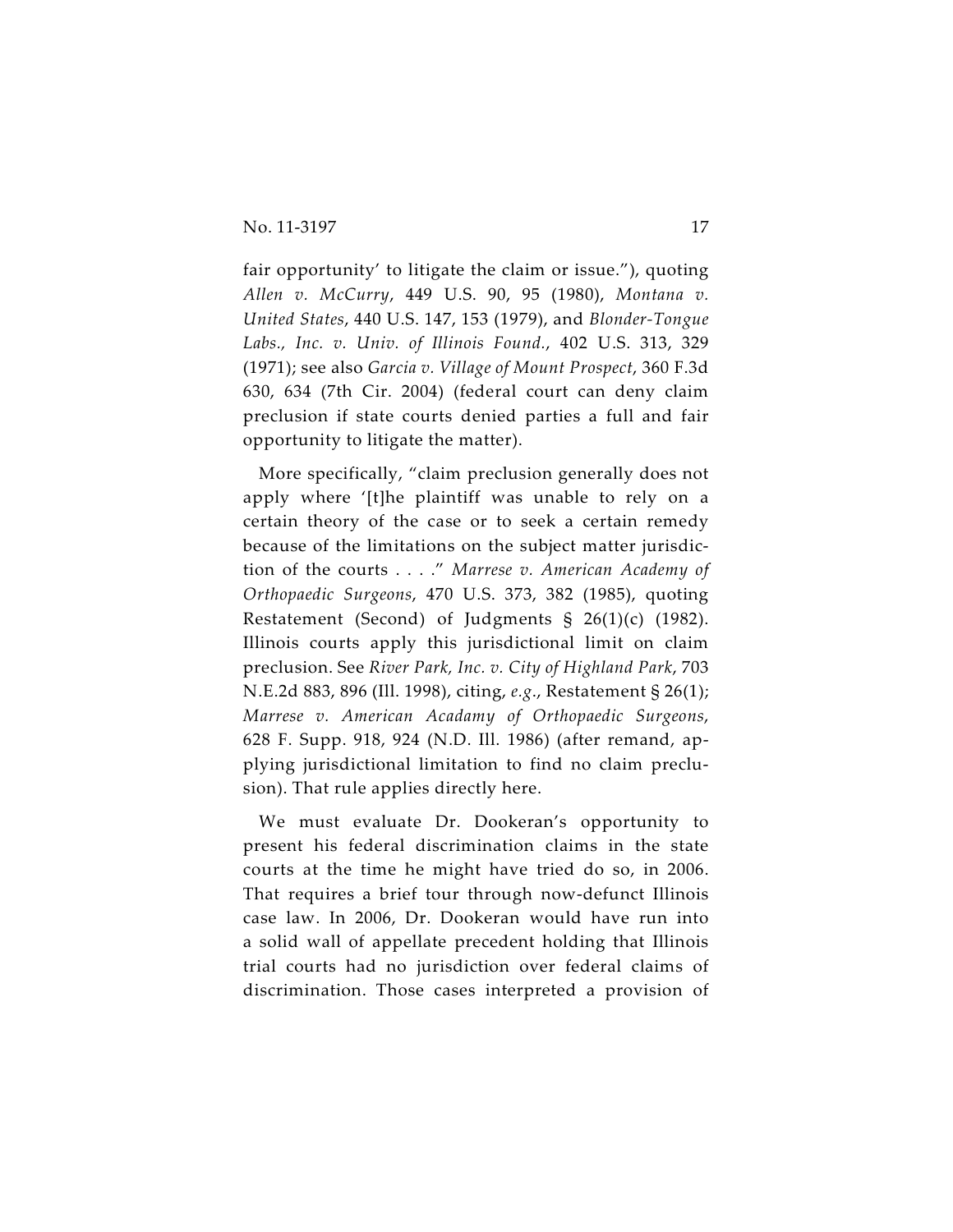the Illinois Human Rights Act stating: "Except as otherwise provided by law, no court of this state shall have jurisdiction over the subject of an alleged civil rights violation other than as set forth in this Act." 775 Ill. Comp. Stat. 5/8-111(D) (2008).<sup>1</sup>

The statutory term "civil rights violation" is defined in the Act: " 'Civil rights violation' includes and shall be limited to only those specific acts set forth in Sections 2-102, 2-103, 2-105, 3-102, 3-102.1, 3-103, 3-104, 3-104.1, 3-105, 3-105.1, 4-102, 4-103, 5-102, 5A-102, 6-101, and 6-102 of this Act." 775 Ill. Comp. Stat. 5/1-103(D). The referenced sections all deal with one form or another of discrimination. For our purposes, the most relevant is section 2-102, which prohibits "unlawful discrimination" in employment. "Unlawful discrimination" is in turn defined to mean discrimination on the basis of "race, color, religion, national origin, ancestry, age, sex, marital status, order of protection status, disability, military status, sexual orientation, or unfavorable discharge from military service as those terms are defined in this Section." 775 Ill. Comp. Stat. 5/1-103(Q).

The statutory language does not distinguish between those discrimination claims that arise under federal law and those that arise under state law. Accordingly, the Illinois Appellate Court held repeatedly that

<sup>&</sup>lt;sup>1</sup> The language was earlier in section  $5/8-111(C)$ , as indicated in some quotations below. At the time, the Act provided for judicial review of final agency actions before the Illinois Appellate Court.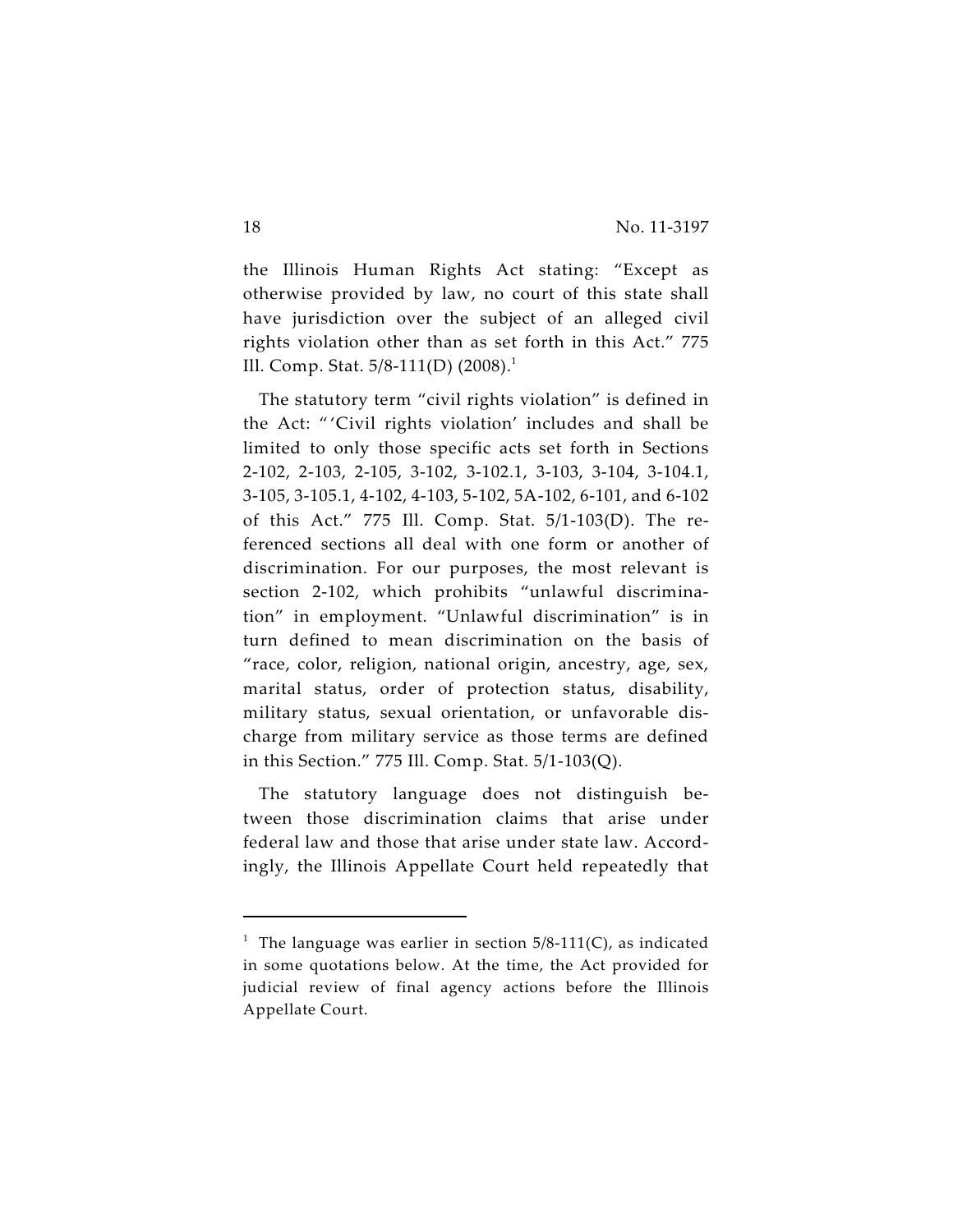the jurisdictional bar was not limited to state law claims but also applied to federal discrimination claims. See *Cahoon v. Alton Packaging Corp.*, 499 N.E.2d 522, 523 (Ill. App. 1986) ("the plain language of Section 8-111(C) requires that an Illinois court dismiss [a federal age discrimination] case unless state administrative remedies have been exhausted"); *Faulkner-King v. Wicks*, 590 N.E.2d 511, 516 (Ill. App. 1992) (Illinois Human Rights Act precluded state court jurisdiction over Title VII claims); *Cooper v. Illinois State Univ.*, 772 N.E.2d 396, 401 (Ill. App. 2002) (dismissing plaintiff's ADEA and Title VII claims: "We adhere to *Faulkner-King* and *Cahoon*, and thus hold that in Illinois, the Act is the exclusive source of a remedy for employment-discrimination claims. . . .") (citations omitted); *Brewer v. Bd. of Trustees of Univ. of Illinois*, 791 N.E.2d 657, 662 (Ill. App. 2003) (in rejecting plaintiff's argument that IHRA § 8-111(C) did not preclude state court jurisdiction over Title VII and § 1983 claims: "we disagree with plaintiff's interpretation of section 8-111(C). Neither Title VII nor section 1983 provides that plaintiffs may sue in state court."); *Meehan v. Illinois Power Co.*, 808 N.E.2d 555, 562 (Ill. App. 2004) ("[F]ederal claims of age discrimination are treated identically to state claims of age discrimination. The circuit courts of Illinois have no jurisdiction over claims of age discrimination in employment, whether based on federal law or state law.").

To be sure, the *Cahoon* line of cases was deeply problematic. In terms of our federal system of government, it's a problem when state courts of general jurisdiction refuse to exercise jurisdiction over a class of claims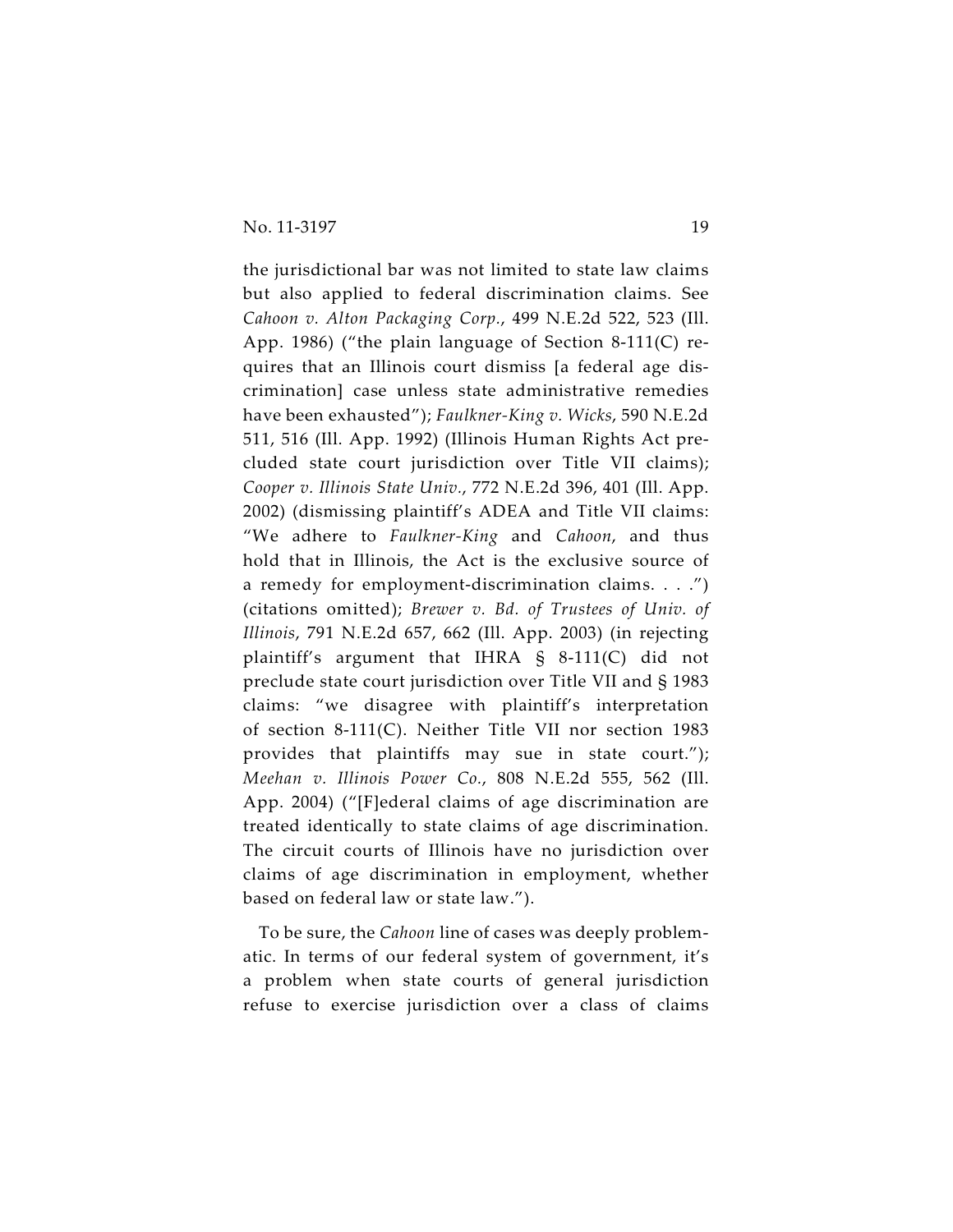arising under federal law. *E.g.*, *Haywood v. Drown*, 556 U.S. 729 (2009) (state could not bar state trial court jurisdiction over category of federal claims under 42 U.S.C. § 1983). In more practical terms, the limit on state trial court jurisdiction meant that when plaintiffs asserted a variety of claims arising out of an adverse employment action, both employees and employers could face a bewildering maze of jurisdictional paths and roadblocks depending on whether claims were federal or state, statutory, constitutional, or common law.

Three years after Dr. Dookeran made his choice to follow the *Cahoon* line of cases and to wait to present his federal discrimination claims in federal court, the Illinois Supreme Court resolved some of those problems by overruling the *Cahoon* line of cases. *Blount v. Stroud*, 904 N.E.2d 1 (Ill. 2009). In *Blount*, the state's highest court concluded that the statutory term "civil rights violation" is limited to civil rights violations arising under the enumerated sections of the state statute and does not include claims arising under federal law. *Id.* at 16.

In concluding that Dr. Dookeran had a full and fair opportunity to bring his federal race and national origin discrimination claims in state court before *Blount* was decided, the majority reasons that Dr. Dookeran could have done what Ms. Blount did: raise her federal discrimination claims in state court and challenge the two decades of controlling precedent depriving Illinois state courts of jurisdiction over such claims. In my view, deeming that route a full and fair opportunity to litigate Dr. Dookeran's claims in the state courts is simply not realistic.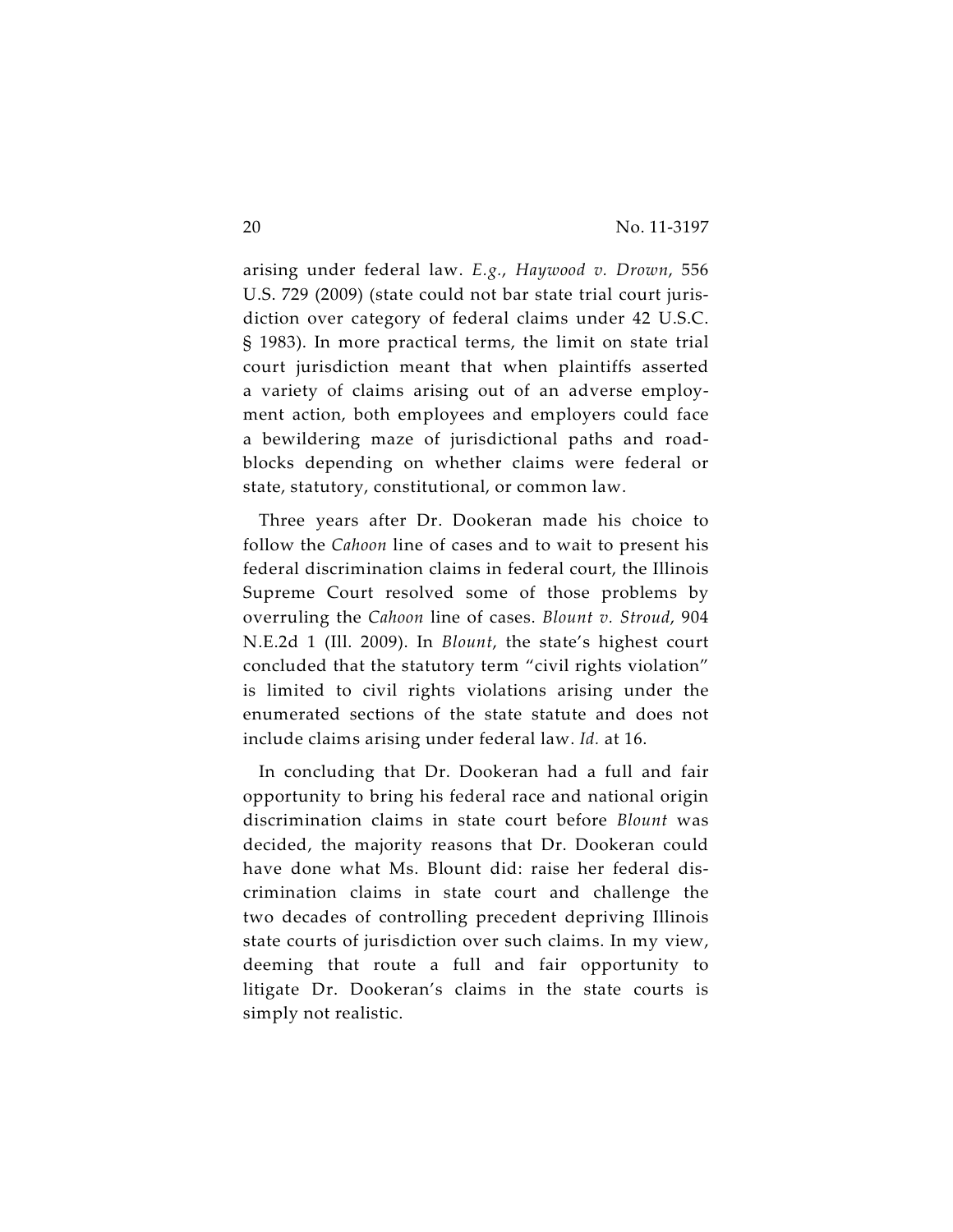At the relevant time, the state courts appeared to be closed to Dr. Dookeran's federal claims, but the federal courts appeared to be open. Let's suppose that back in 2006, Dr. Dookeran and his lawyer had studied the question and reached the conclusion that the *Cahoon* line of cases had consistently misread the statute. Dr. Dookeran and his lawyer still had no compelling reason to pick up that particular lance and attack that jurisdictional windmill when the federal courts would have been open to his claims. A litigant who simply wants to have his claims heard on the merits cannot be faulted, and certainly should not be penalized with claim preclusion, because he reasonably relied on wellestablished law and chose not to spend the time, energy, and money to fight the choice-of-forum issue all the way to the Illinois Supreme Court. From the perspective of a plaintiff who merely wants to be heard by a fair tribunal — any fair tribunal — there was no need to try to force the lock on the Illinois courthouse doors when the federal courthouse doors seemed to be open.

To avoid this reasoning, the majority also suggests that Illinois case law before *Blount* was actually split on whether "alleged civil rights violation[s]" under the Act included federal discrimination claims. Given the strength and specificity of the holdings in the *Cahoon* line of cases, I doubt that even some arguably conflicting authority should make a difference in deciding whether Dr. Dookeran had a full and fair opportunity to bring his federal discrimination claims in the state court. On closer examination, however, I submit there was no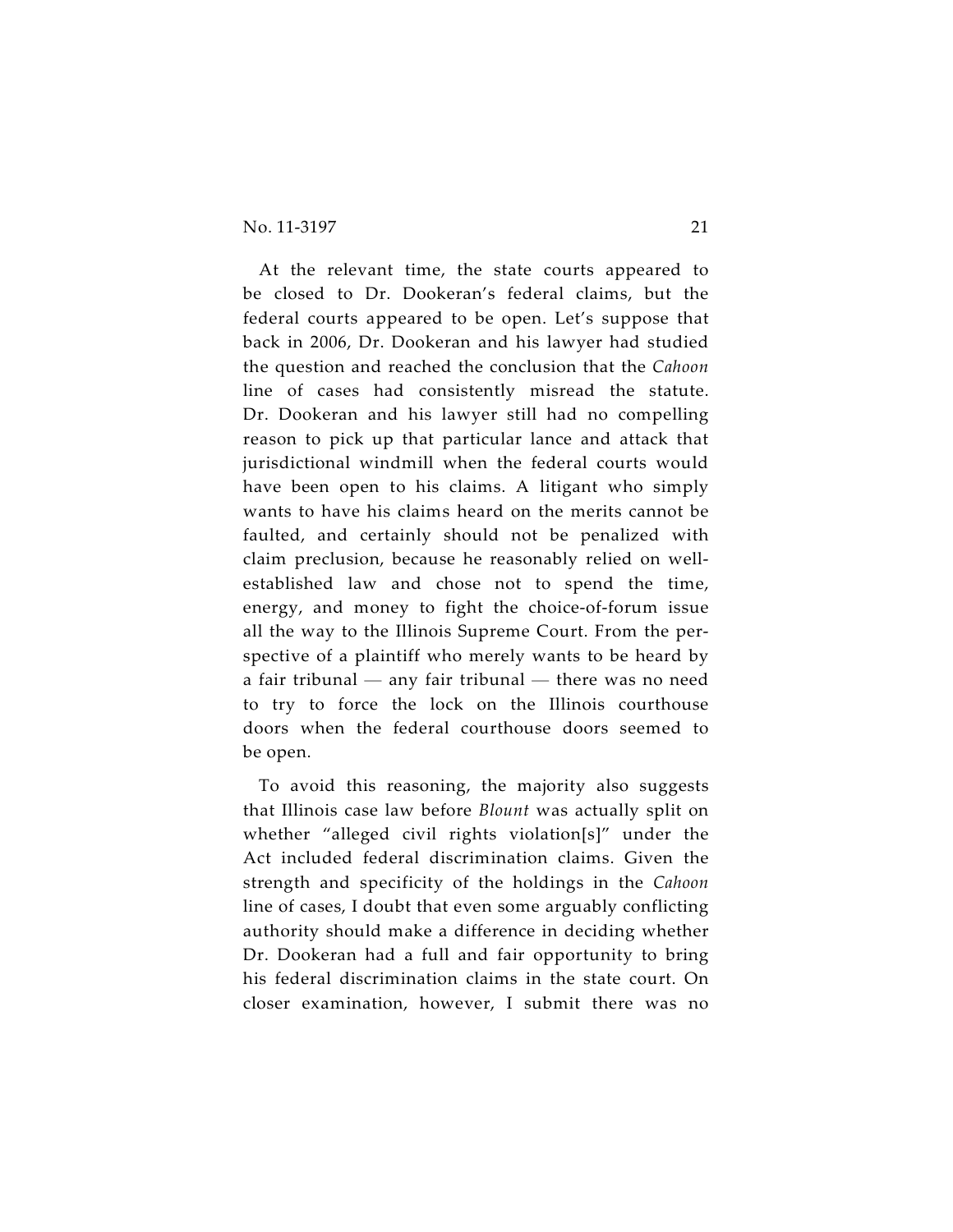genuine conflict between the *Cahoon* line of cases and the cases cited by the majority, *Stratton v. Wenona Community Unit Dist. No. 1*, 551 N.E.2d 640, 646 (Ill. 1990), and *Stykel v. City of Freeport*, 742 N.E.2d 906 (Ill. App. 2001).

Recall that the *Cahoon* line of cases relied entirely on the statutory definition of "civil rights violation," which was limited in relevant part to claims of unlawful *discrimination*. Neither *Stratton* nor *Stykel* involved a claim for discrimination. In *Stratton*, the Illinois Supreme Court held that a trial court reviewing an administrative decision to expel a student from a public school could take additional evidence and adjudicate a federal due process claim under 42 U.S.C. § 1983. In *Stykel*, the appellate court held that firefighter applicants who had scored zero on a qualifying examination could pursue federal constitutional civil rights claims in state court under section 1983. The court's opinion, however, did not indicate any allegations of unlawful *discrimination*.

When one keeps in mind the *Cahoon* line's focus on discrimination, the perceived conflict between those cases and *Stratton* and *Stykel* disappears. The Illinois courts generally observed this distinction, and Judge Kennelly explained it well in *Thompson v. Solo*, No. 03-cv-8766, 2004 WL 2581092, \*4 (N.D. Ill. Aug. 26, 2004) (holding that plaintiff's federal claim that was not a claim for discrimination was barred by claim preclusion,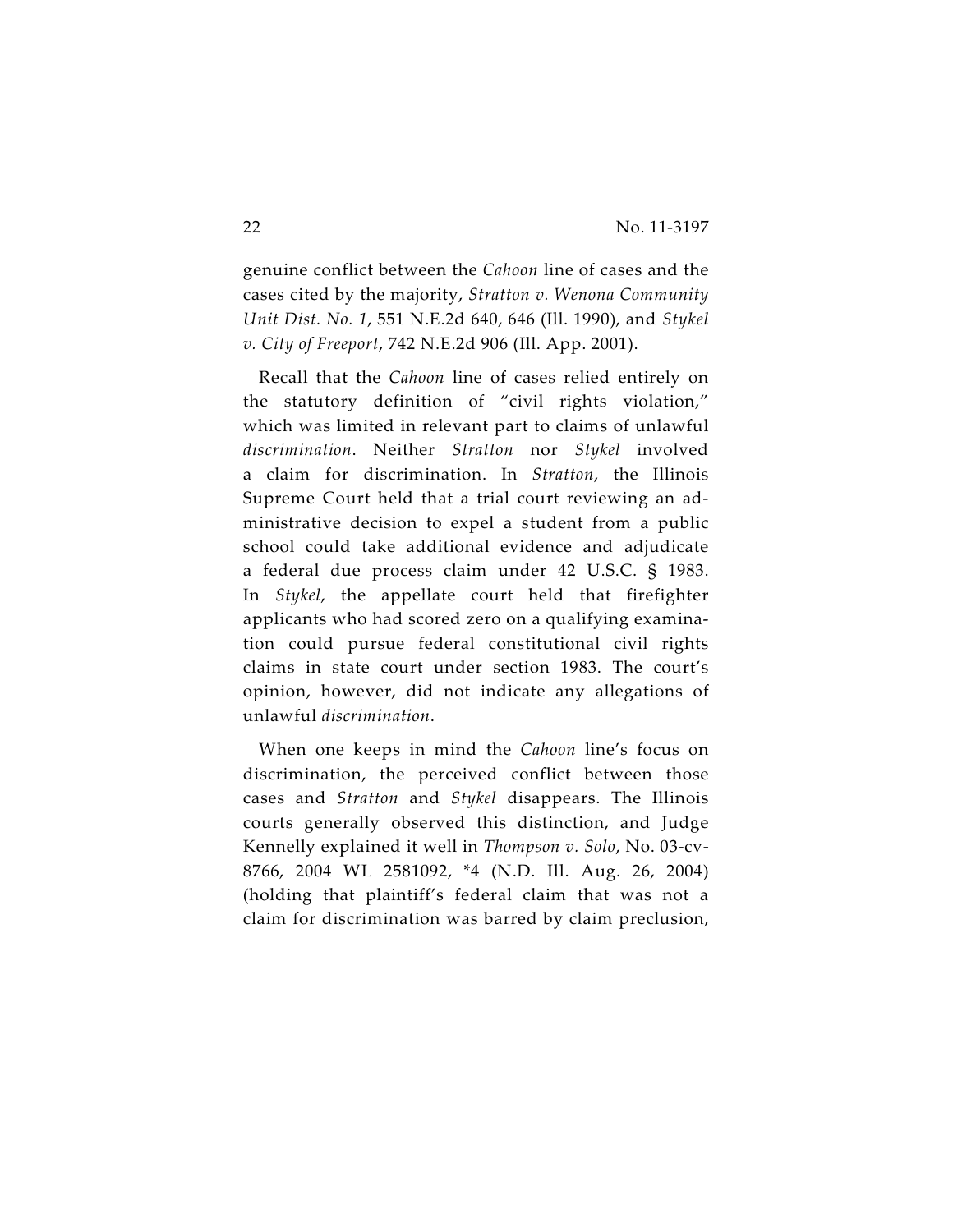and distinguishing *Cahoon* line of cases on this basis). 2 Moreover, in *Blount* itself, the Illinois Supreme Court did not say it was resolving a conflict among appellate court decisions. It was simply overruling a consistent but erroneous line of authority. See *Blount*, 904 N.E.2d at 12-13, 15; see also *Blount v. Stroud*, 877 N.E.2d 49, 61 (Ill. App. 2007) (stating, in opinion reversed by supreme court: "All of the courts in Illinois to have considered the issue have held that Illinois Circuit Courts lack the subject matter jurisdiction to adjudicate civil rights claims brought under state and federal law.").

Thus, the idea that Dr. Dookeran could have brought his federal discrimination claims with his certiorari

Our opinion in *Garcia v. Village of Mount Prospect*, 360 F.3d <sup>2</sup> 630, 639-42 (7th Cir. 2004), was issued before *Blount* and perceived the same tension seen by the majority today, but *Garcia* also failed to focus on the difference between discrimination claims and other types of claims. *Garcia* avoided resolving the issue by making a further mistake, concluding that a plaintiff with a federal discrimination claim could bring his claim to the Illinois Human Rights Commission and then seek judicial review in the Illinois circuit courts. *Id.* at 642. At that time, actions of the IHRC could be reviewed only in the Illinois Appellate Court, as the appellee admits here. See 775 Ill. Comp. Stat. 5/8-111(A)(1) (2007); Appellee's Br. at 25. The Illinois Human Rights Act was amended effective in 2008, too late to help Dr. Dookeran or Mr. Garcia, to allow employees to choose between administrative adjudication before the IHRC and a circuit court. See 775 Ill. Comp. Stat. 5/7A-102(D)(3), (D)(4), and (G)(2) (2008), as amended by Public Act 95-243, § 5.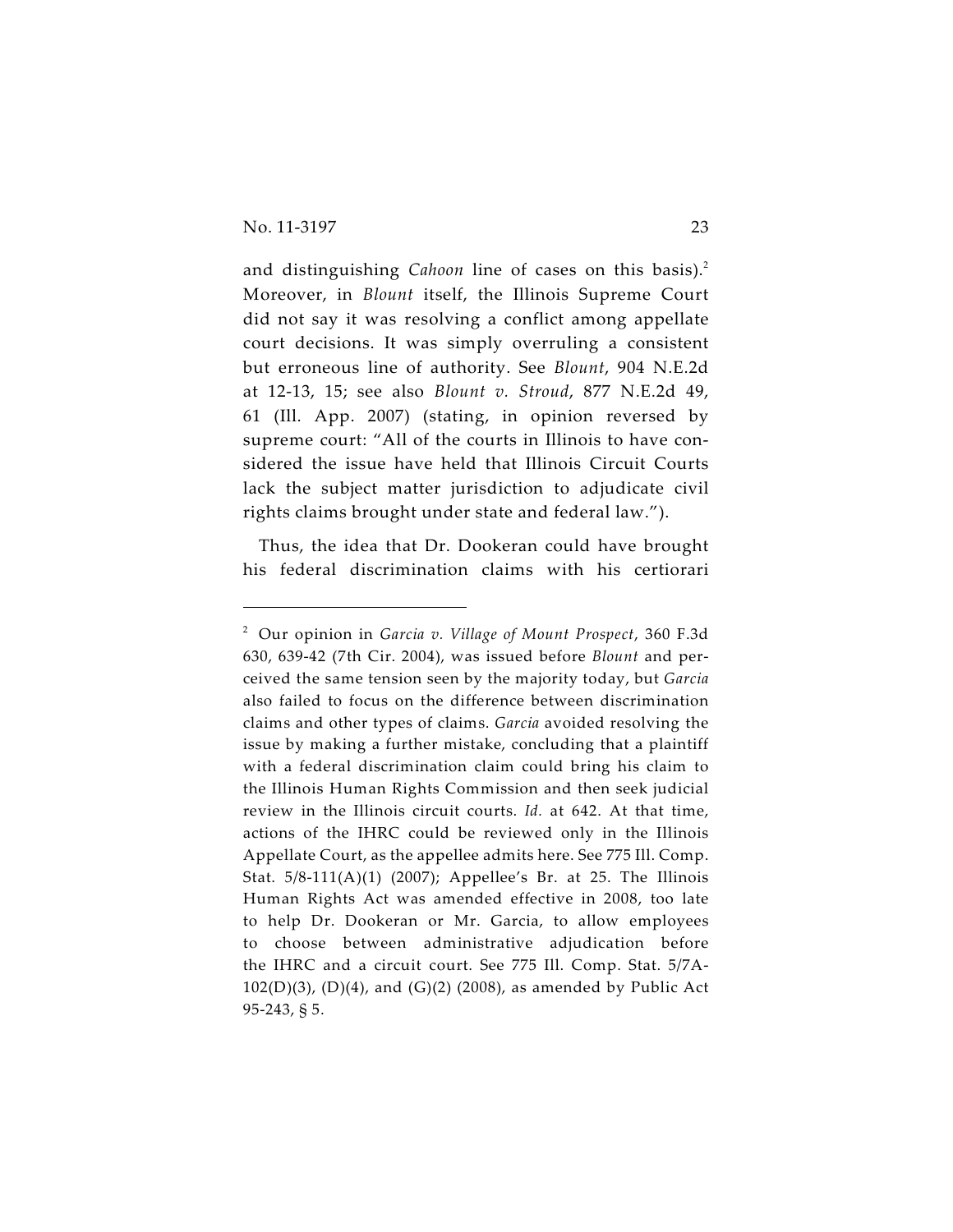petition to Illinois state courts in 2006 is untenable. Before the Illinois Supreme Court's decision in *Blount*, no litigant could reasonably have been expected to choose to attempt to invalidate the solid wall of precedent in the *Cahoon* line of cases over doing what Dr. Dookeran did here — bring his federal discrimination claims in federal court. For this reason, I do not believe that Dr. Dookeran's state court proceedings provided him with a full and fair opportunity to be heard on his federal discrimination claims.<sup>3</sup>

Although it is perhaps little consolation to Dr. Dookeran, I take some comfort from two points. First, at least at the time of oral argument, Dr. Dookeran's discrimination claims under state law were still pending before the Illinois Human Rights Commission, which could yet give him an opportunity to be heard on the merits. Second, this case may be a case of nearly last impression. Recent changes in both Illinois case law and statutes offer hope for greater clarity in handling these cases that combine federal and state law on both discrimination and other types of claims. In the end, though, I cannot agree that Dr. Dookeran had a full and fair opportunity to have his claims heard in the Illinois trial court in 2006. I would reverse and

 $3\,$  I agree with the majority that subject matter jurisdiction is not precluded by the *Rooker-Feldman* doctrine and that claim preclusion would apply in similar cases brought after *Blount* was decided, as it unlocked the Illinois state courthouse doors for federal discrimination claims in those cases.